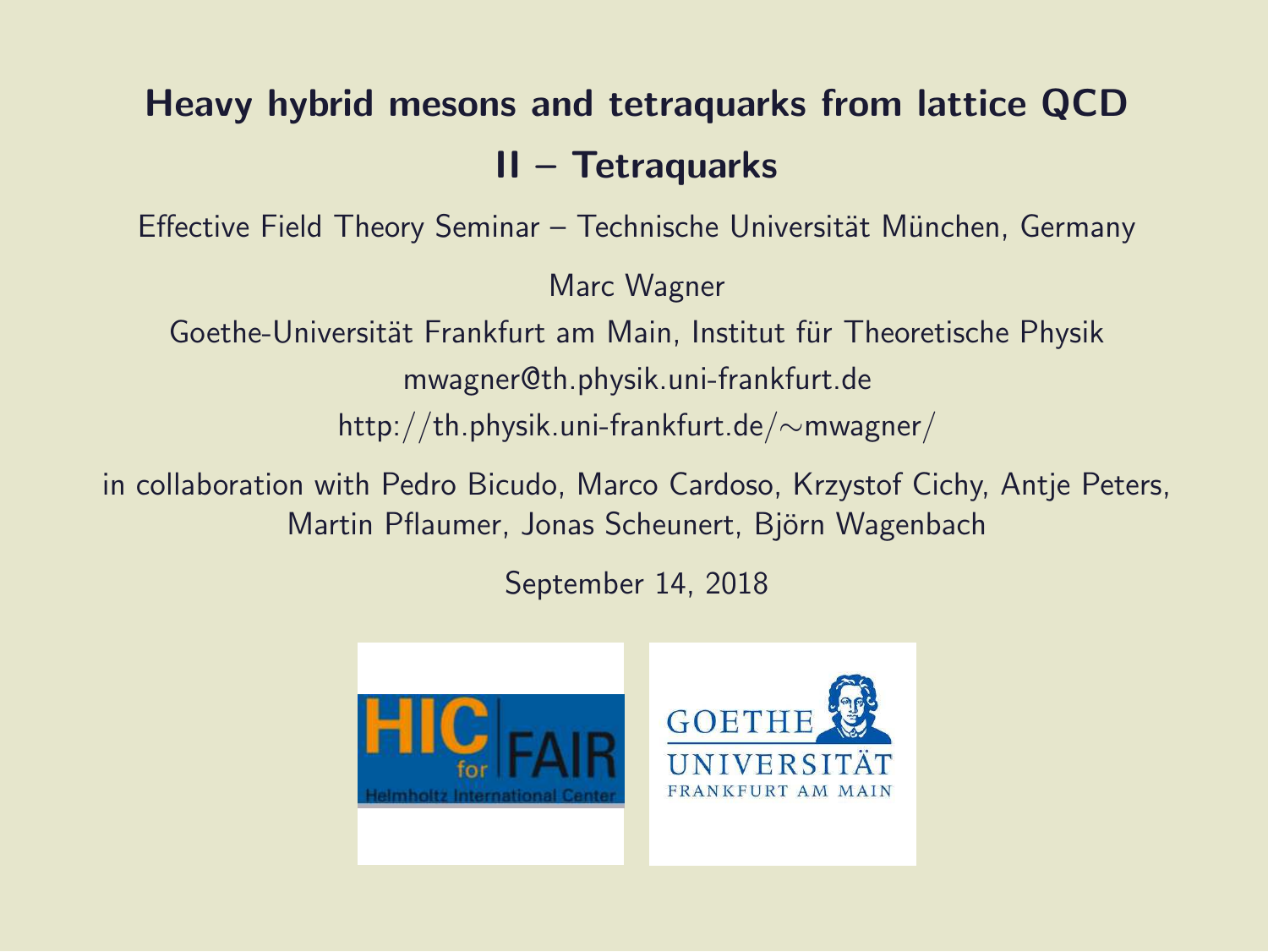#### Basic idea to study  $bbqq$  tetraquarks  $(1)$

- Study heavy tetraquarks  $\overline{b} \overline{b} q q$  or  $\overline{b} b \overline{q} q$  in two steps.
	- $(1)$  Compute potentials of two static quarks  $(\bar{b}\bar{b}$  or  $\bar{b}b)$  in the presence of two lighter quarks (qq or  $\bar{q}q$ ,  $q \in \{u, d, s, c\}$ ) using lattice QCD.
	- (2) Explore, whether these potentials are sufficiently attractive to host bound states or resonances ( $\rightarrow$  tetraquarks) by using techniques from quantum mechanics and scattering theory.
	- $((1) + (2) \rightarrow$  Born-Oppenheimer approximation).

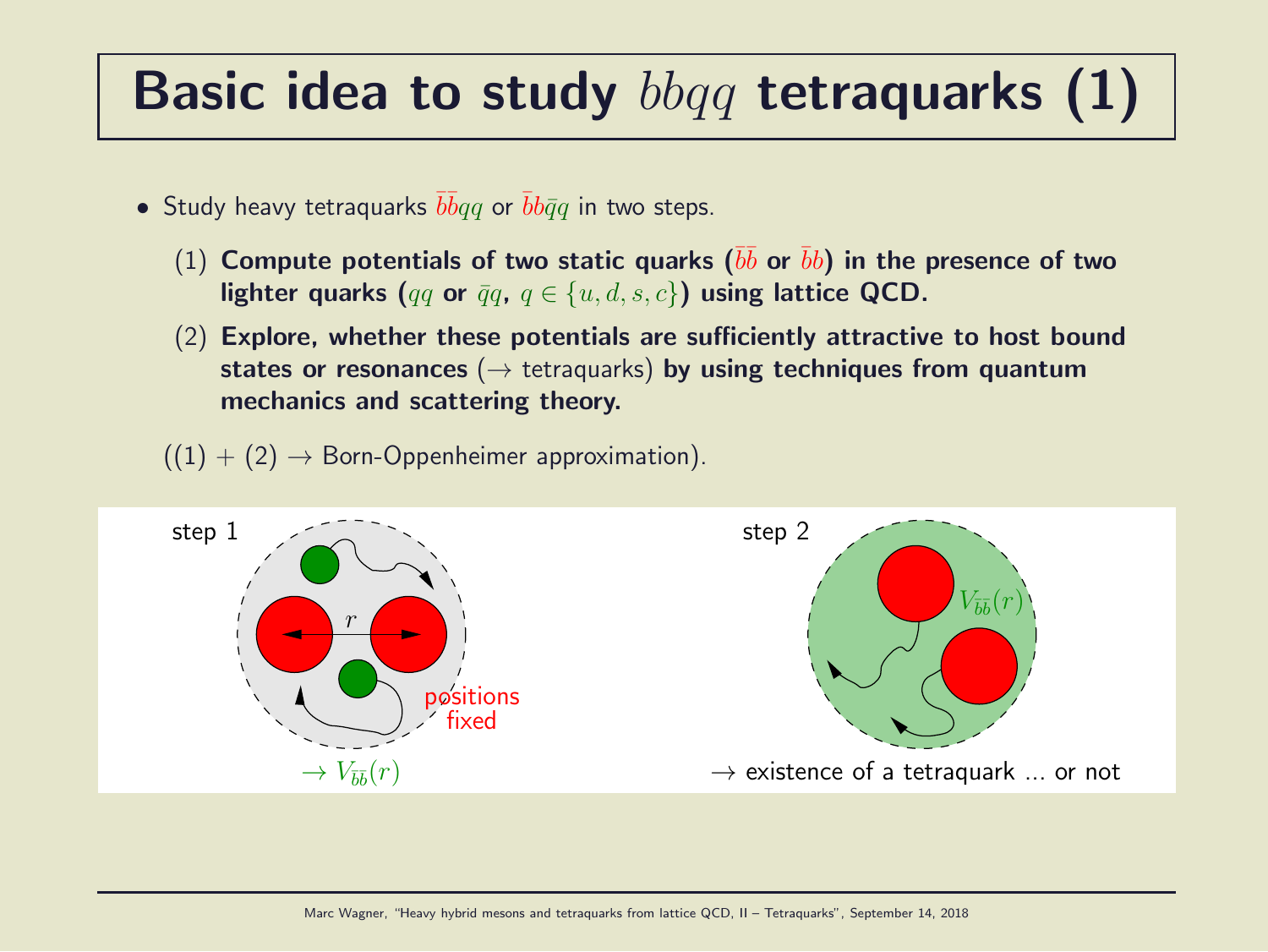#### Basic idea to study  $bbqq$  tetraquarks (2)

#### • The talk summarizes

- [P. Bicudo, M.W., Phys. Rev. D 87, 114511 (2013) [arXiv:1209.6274]]
- [P. Bicudo, K. Cichy, A. Peters, B. Wagenbach, M.W., Phys. Rev. D 92, 014507 (2015) [arXiv:1505.00613]]
- [P. Bicudo, K. Cichy, A. Peters, M.W., Phys. Rev. D 93, 034501 (2016) [arXiv:1510.03441]]
- [P. Bicudo, J. Scheunert, M.W., Phys. Rev. D 95, 034502 (2017) [arXiv:1612.02758]]
- [P. Bicudo, M. Cardoso, A. Peters, M. Pflaumer, M.W., arXiv:1704.02383].
- For recent work from other groups using a similar approach cf. e.g. [W. Detmold, K. Orginos, M. J. Savage, Phys. Rev. D 76, 114503 (2007) [arXiv:hep-lat/0703009]] [G. Bali, M. Hetzenegger, PoS LATTICE2010, 142 (2010) [arXiv:1011.0571 [hep-lat]] [Z. S. Brown and K. Orginos, Phys. Rev. D 86, 114506 (2012) [arXiv:1210.1953 [hep-lat]]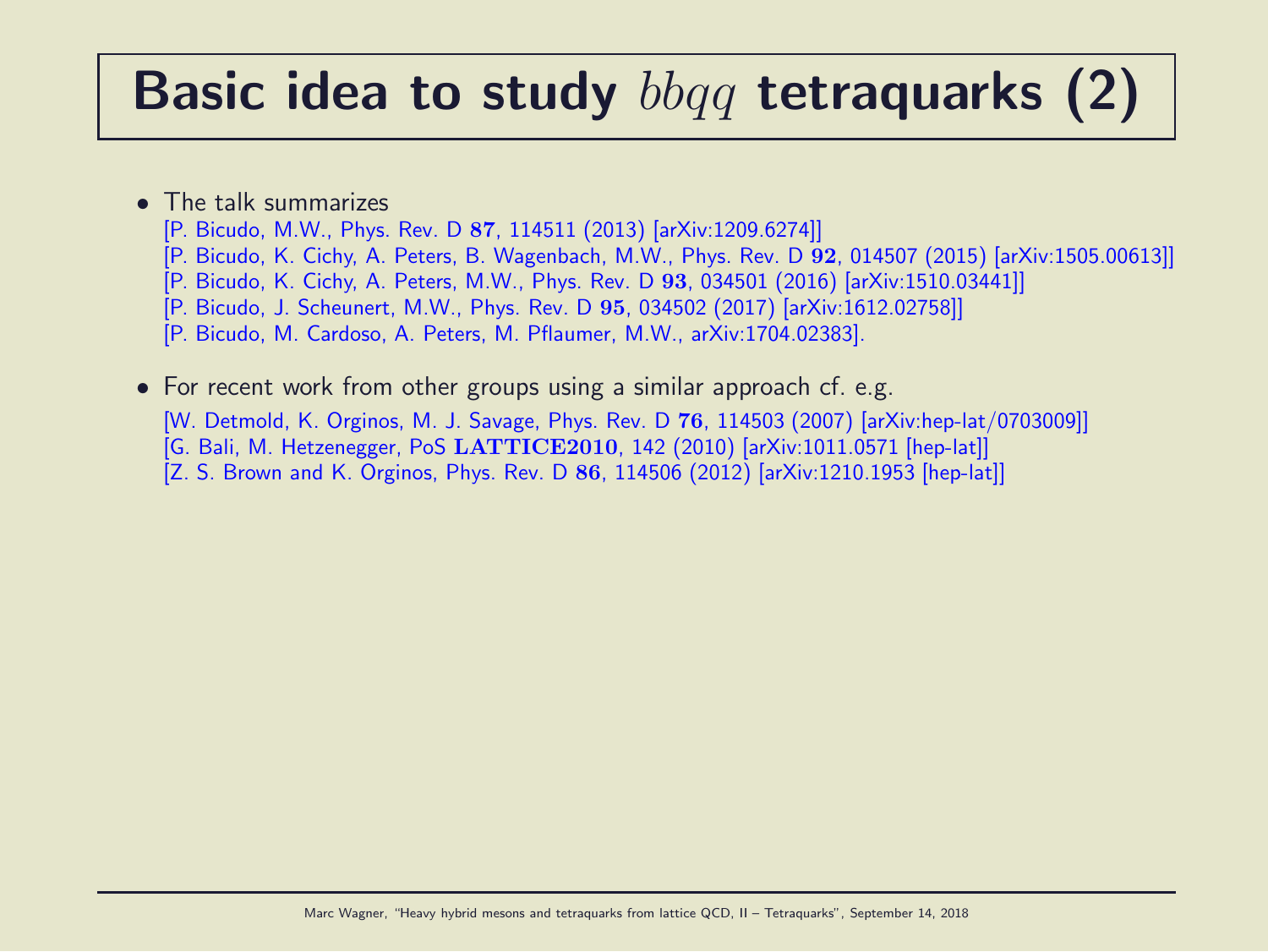#### Why are such studies important? (1)

- Meson: system of quarks and gluons with integer total angular momentum  $J = 0, 1, 2, \ldots$
- Most mesons seem to be quark-antiquark pairs  $\bar{q}q$ , e.q.  $\pi \equiv \bar{u}d$ ,  $D \equiv \bar{c}d$ ,  $\eta_s \equiv \bar{c}c$ (quark-antiquark model calculations reproduce the majority of experimental results).
- Certain mesons are poorly understood (significant discrepancies between experimental results and quark model calculations), could have a more complicated structure, e.g.
	- 2 quarks and 2 antiquarks (tetraquark),
	- a quark-antiquark pair and gluons (hybrid meson),
	- only gluons (glueball).

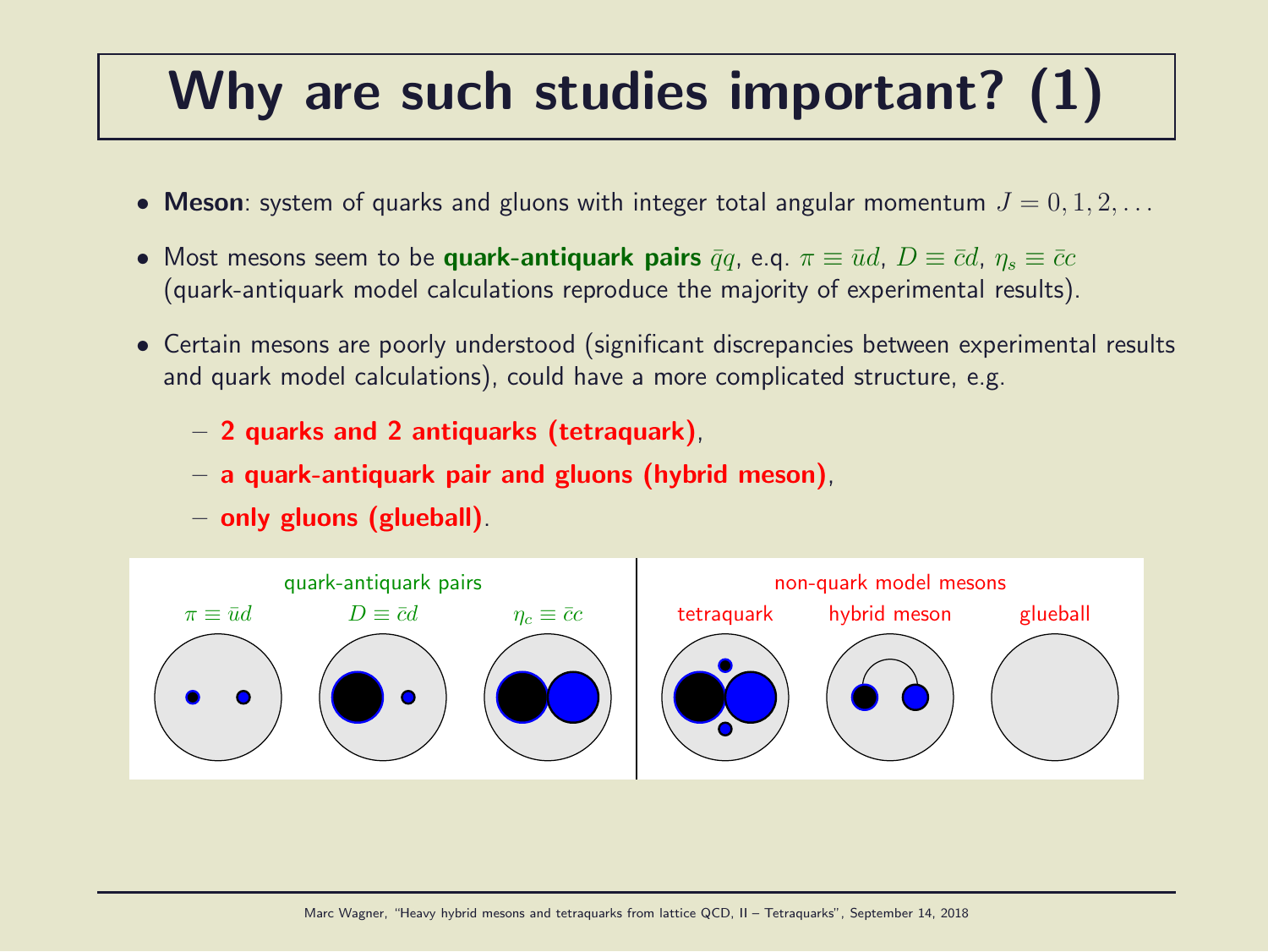#### Why are such studies important? (2)

- Indications for tetraquark structures:
	- Electrically charged mesons  $Z_b(10610)^+$  and  $Z_b(10650)^+$ :
		- $*$  Mass suggests a  $b\bar{b}$  pair ...
		- $*$  ... but  $b\bar{b}$  is electrically neutral ...?
		- ∗ Easy to understand, when assuming a tetraquark structure:  $Z_b(\ldots)^+ \equiv b\bar{b}u\bar{d}$   $(u \to +2/3 e, \, \bar{d} \to -1/3 e).$



- Electrically charged  $Z_c$  states:

∗ Similar to  $Z_h$ .

– Mass ordering of light scalar mesons:

\* E.g. 
$$
m_{\kappa} > m_{a_0(980)}
$$
 ...?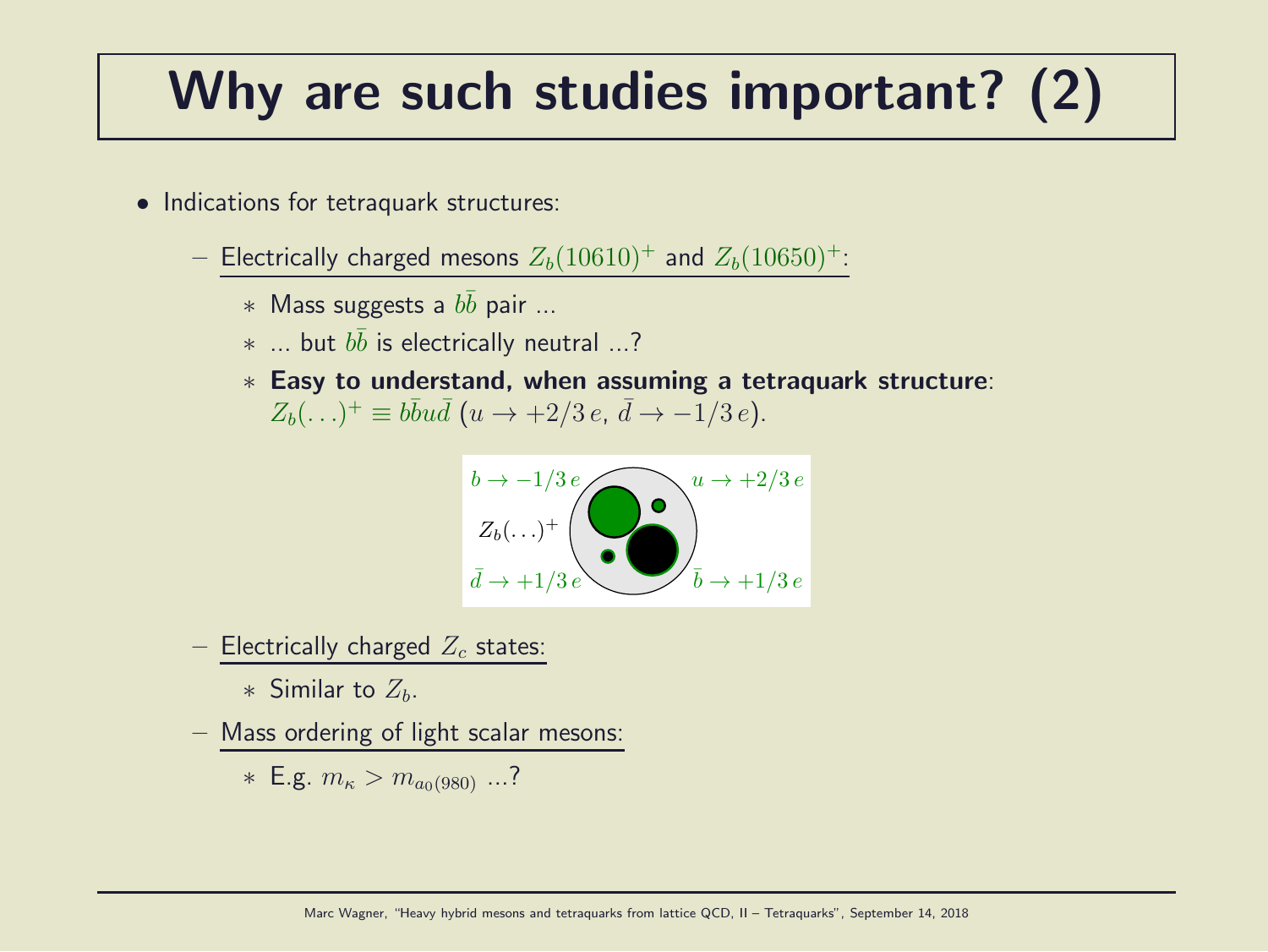#### **Outline**

- $\overline{b} \overline{b} q \overline{q}$  /  $BB$  potentials.
- Lattice setup.
- $\bullet$   $\bar b\bar b qq$  tetraquarks.
- Inclusion of heavy spin effects.
- $\bullet$   $\bar{b}b\bar{q}q$  /  $\bar{B}B$  potentials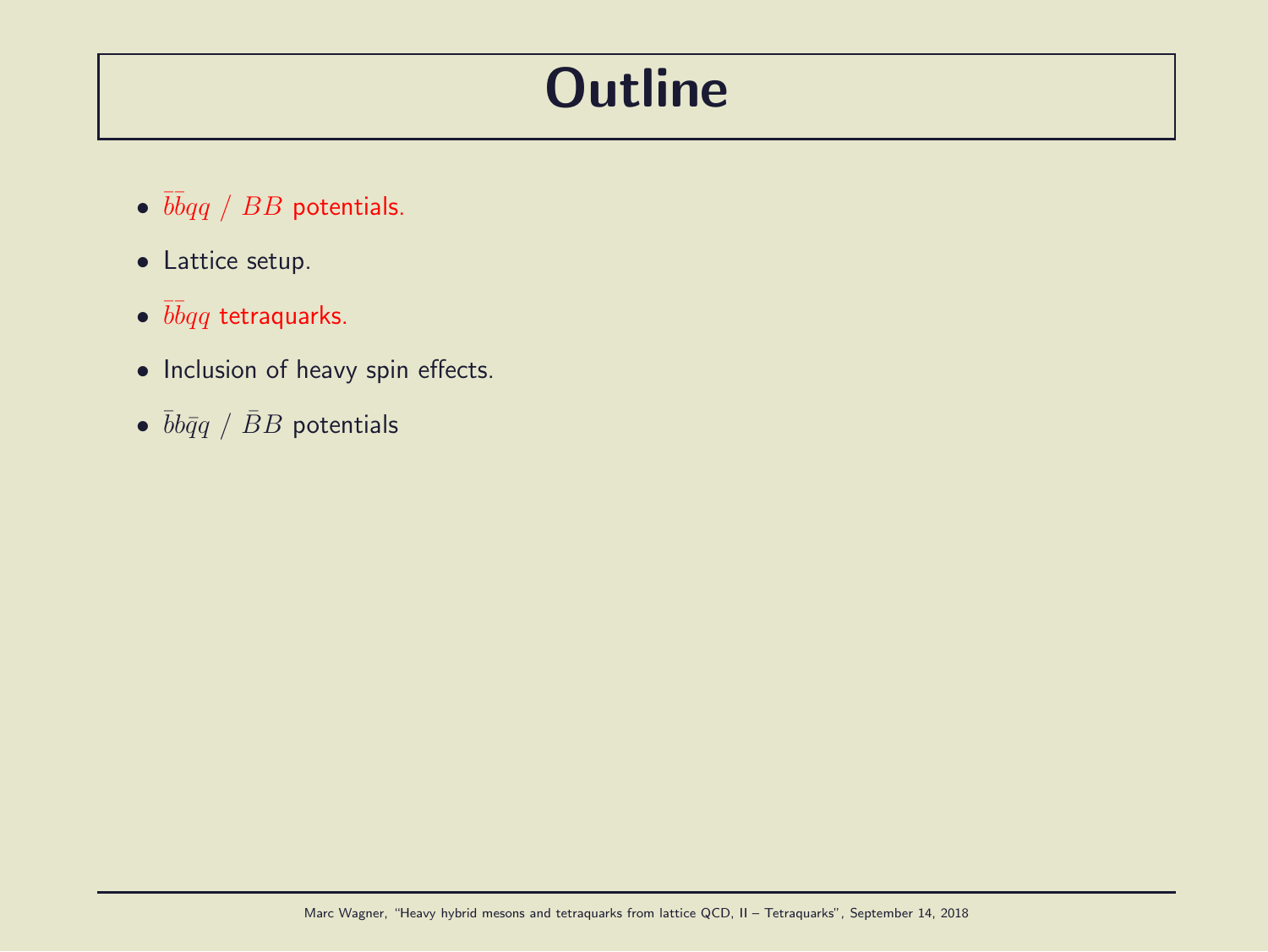# $\overline{b} \overline{b} q \overline{q}$  /  $BB$  potentials (1)

- $\bullet$  From now on  $\bar b\bar b qq$  ( $\bar b b\bar q q$  technically more difficult, will be discussed at the end of this talk).
- $\bullet$  Spins of static antiquarks  $\bar b \bar b$  are irrelevant (they do not appear in the Hamiltonian).
- $\bullet$  At large  $\bar{b}\bar{b}$  separation  $r$ , the four quarks will form two static-light mesons  $\bar{b}q$  and  $\bar{b}q$ .
- Consider only pseudoscalar/vector mesons  $(j^P = (1/2)^-, \text{PDG: } B, B^*)$  and scalar/pseudovector mesons  $(j^P = (1/2)^+,$  PDG:  $B^{\ast}_0$ ,  $B^{\ast}_1$ ), which are among the lightest static-light mesons ( $i$ : spin of the light degrees of freedom).
- $\bullet$  Compute and study the dependence of  $\bar{b}\bar{b}$  potentials in the presence of  $qq$  on
	- the "light" quark flavors  $q \in \{u, d, s, c\}$  (isospin, flavor),
	- $-$  the "light" quark spin (the static quark spin is irrelevant),
	- $-$  the type of the meson  $B$ ,  $B^*$  and/or  $B^*_0$ ,  $B^*_1$  (parity).
	- $\rightarrow$  Many different channels: attractive versus repulsive, different asymptotic values ...

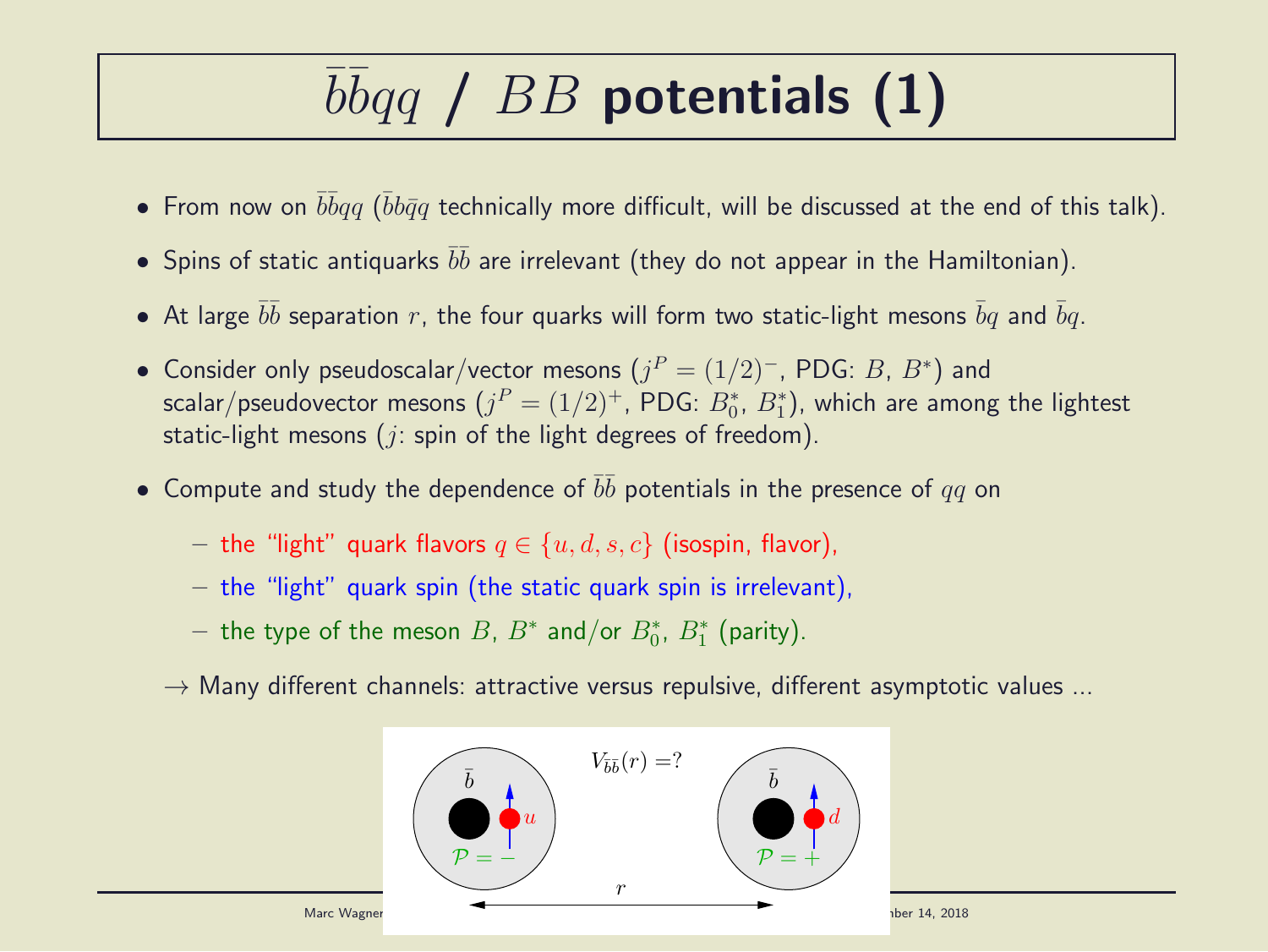### $\overline{b} \overline{b} q \overline{q}$  /  $BB$  potentials (2)

- Rotational symmetry broken by static quarks  $\bar b \bar b.$
- Remaining symmetries and quantum numbers:
	- Rotations around the separation axis (e.g. z axis), quantum number  $j_z$ .
	- P.
	- $-P_x$  (reflection along an axis perpendicular to the separation axis, e.g. x axis).
- To extract the potential(s) of a given sector  $(I, I_z, |j_z|, P, P_x)$ , compute the temporal correlation function of the trial state

$$
\Big(C\Gamma\Big)_{AB}\Big(C\tilde{\Gamma}\Big)_{CD}\Big(\bar{Q}_C(-{\mathbf r}/2)q_A^{(1)}(-{\mathbf r}/2)\Big)\Big(\bar{Q}_D(+{\mathbf r}/2)q_B^{(2)}(+{\mathbf r}/2)\Big)|\Omega\rangle.
$$

- $− q^{(1)}q^{(2)} ∈ {ud du , uu, dd, ud + du, ss, cc}$  (isospin *I*, *I*<sub>z</sub>, flavor).
- Γ is an arbitrary combination of  $\gamma$  matrices (spin  $|j_z|$ , parity P,  $P_x$ ).
- $-\tilde{\Gamma} \in \{(1-\gamma_0)\gamma_5, (1-\gamma_0)\gamma_i\}$  (irrelevant).



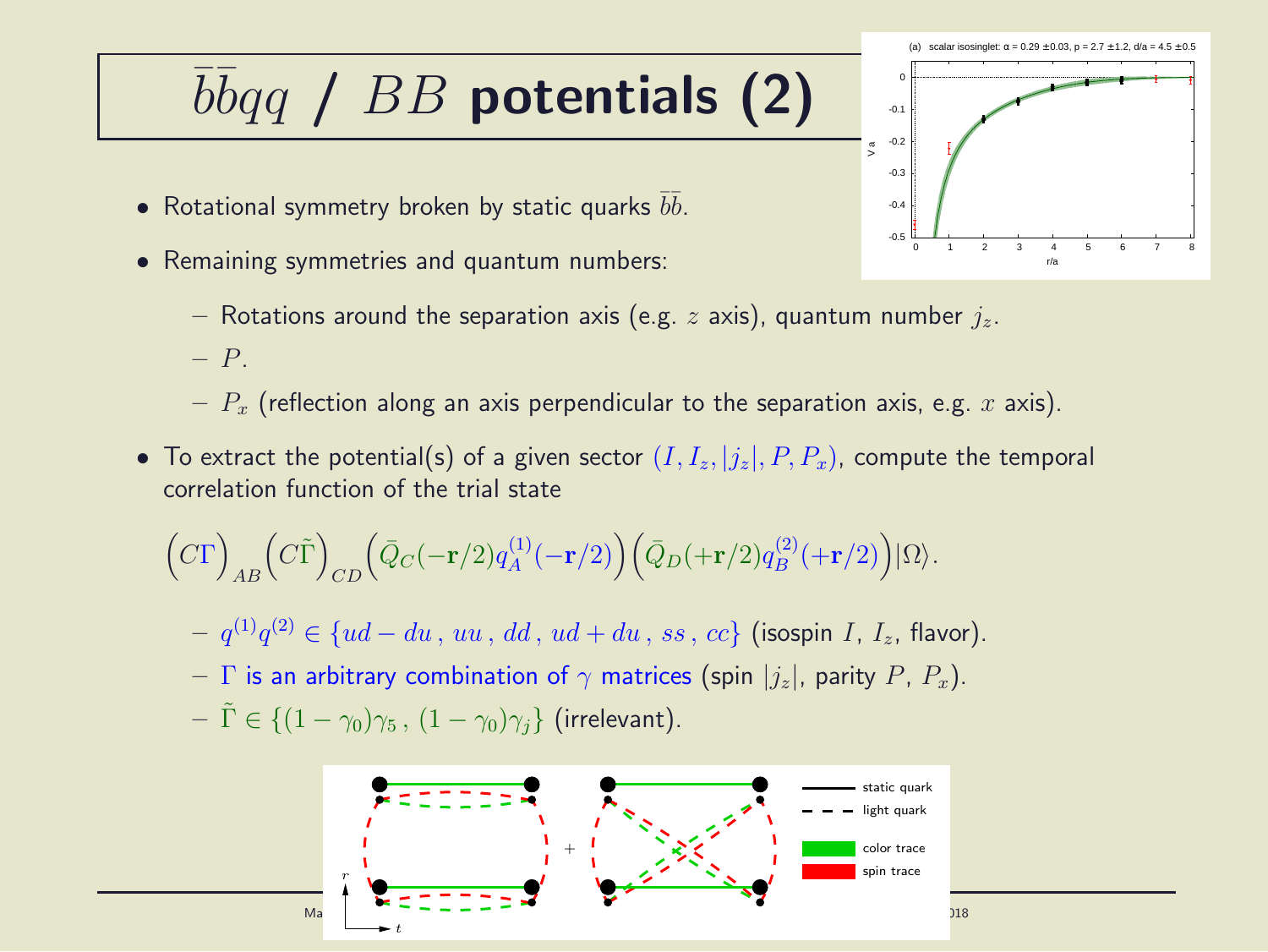#### Lattice setup

- ETMC gauge link ensembles:
	- $N_f = 2$  dynamical quark flavors.
	- Lattice spacing  $a \approx 0.079$  fm.
	- $24^3 \times 48$ , i.e. spatial lattice extent  $\approx 1.9$  fm.
	- Three different pion masses  $m_{\pi} \approx 340$  MeV,  $m_{\pi} \approx 480$  MeV,  $m_{\pi} \approx 650$  MeV.
	- [R. Baron et al. [ETM Collaboration], JHEP 1008, 097 (2010) [arXiv:0911.5061 [hep-lat]]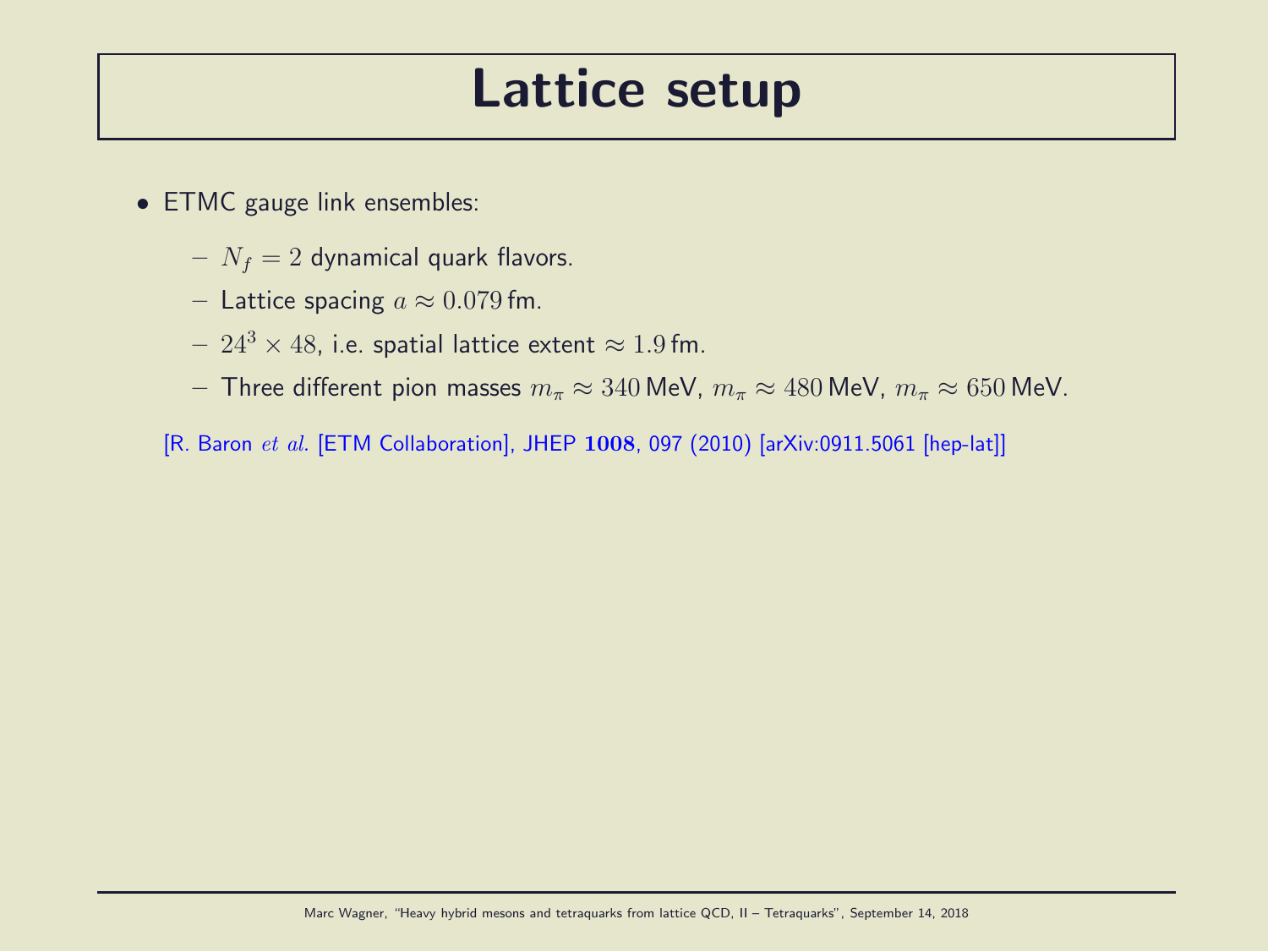## $\overline{b} \overline{b} q \overline{q}$  /  $BB$  potentials (3)

•  $I = 0$  (left) and  $I = 1$  (right);  $|j_z| = 0$  (top) and  $|j_z| = 1$  (bottom).

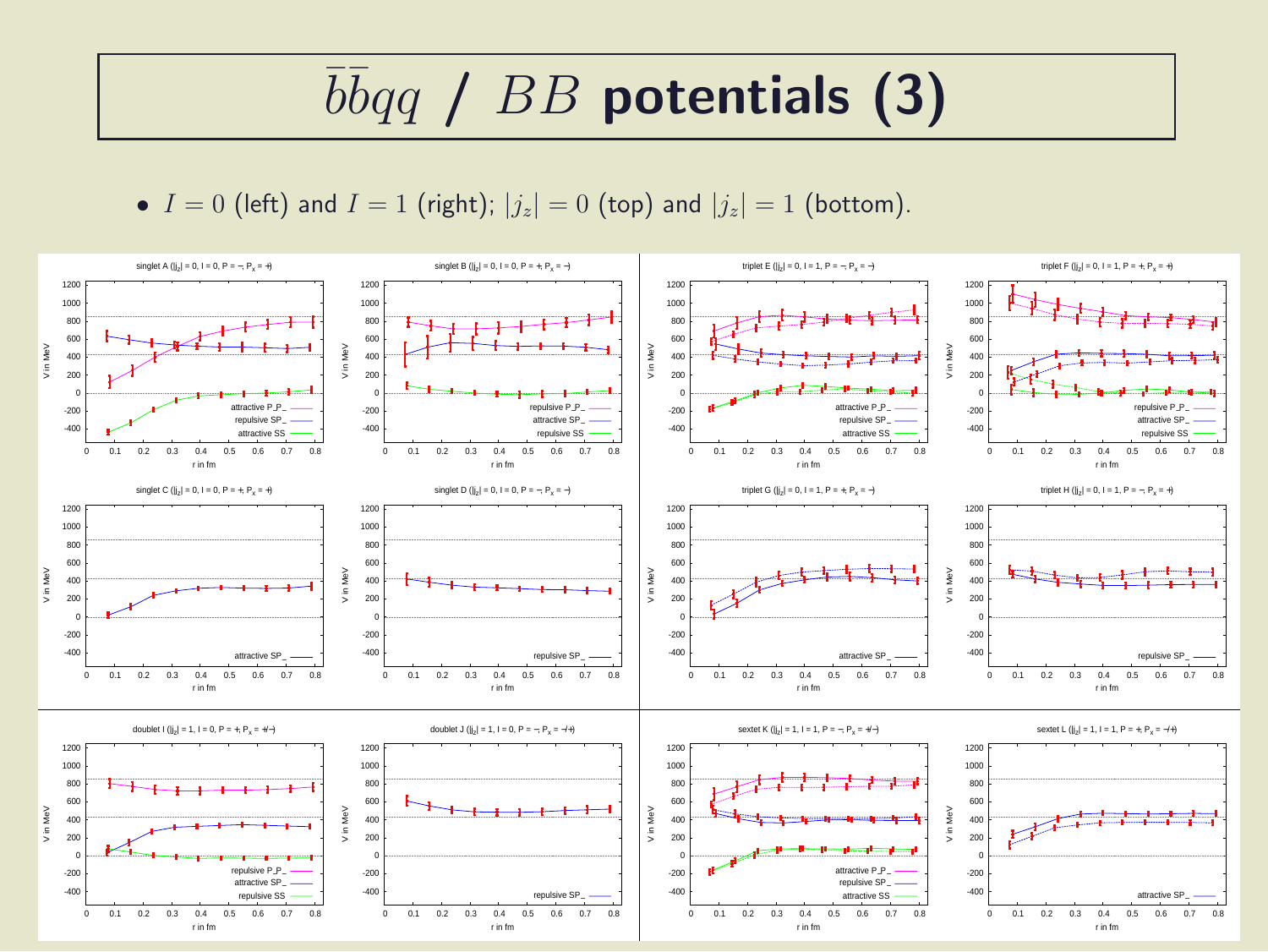## $\overline{b} \overline{b} q \overline{q}$  /  $BB$  potentials (4)

#### Why are there three different asymtotic values?

- Differences  $\approx 400$  MeV, approximately the mass difference of  $B_{0,1}^*$   $(P = +)$  and  $B^{(*)}$  $(P = -).$
- Suggests that the three different asymtotic values correspond to  $B^{(*)}B^{(*)}$  potentials, to  $B^{(\ast)}B_{0,1}^\ast$  potentials and  $B_{0,1}^\ast B_{0,1}^\ast$  potentials.
- Can be checked and confirmed, by rewriting the  $\bar{b} \bar{b} q q$  creation operators in terms of meson-meson creation operators (Fierz transformation).
- Example:  $uu, \Gamma = \gamma_3$  (attractive, lowest asymptotic value),

$$
\begin{aligned}\n\left(C\gamma_3\right)_{AB} &\left(\bar{Q}_C(-\mathbf{r}/2)q_A^{(u)}(-\mathbf{r}/2)\right)\left(\bar{Q}_D(+\mathbf{r}/2)q_B^{(u)}(+\mathbf{r}/2)\right) \propto \\
&\propto (B^{(*)})_{\uparrow}(B^{(*)})_{\downarrow} + (B^{(*)})_{\downarrow}(B^{(*)})_{\uparrow} - (B^*_{0,1})_{\uparrow}(B^*_{0,1})_{\downarrow} - (B^*_{0,1})_{\downarrow}(B^*_{0,1})_{\uparrow}.\n\end{aligned}
$$

• Example:  $uu, \Gamma = 1$  (repulsive, medium asymptotic value),

$$
\begin{aligned}\n\left(C1\right)_{AB} &\left(\bar{Q}_C(-\mathbf{r}/2)q_A^{(u)}(-\mathbf{r}/2)\right) \left(\bar{Q}_D(+\mathbf{r}/2)q_B^{(u)}(+\mathbf{r}/2)\right) \propto \\
&\propto \quad (B^{(*)})_\uparrow (B^*_{0,1})_\downarrow - (B^{(*)})_\downarrow (B^*_{0,1})_\uparrow + (B^*_{0,1})_\uparrow (B^{(*)})_\downarrow - (B^*_{0,1})_\downarrow (B^{(*)})_\uparrow.\n\end{aligned}
$$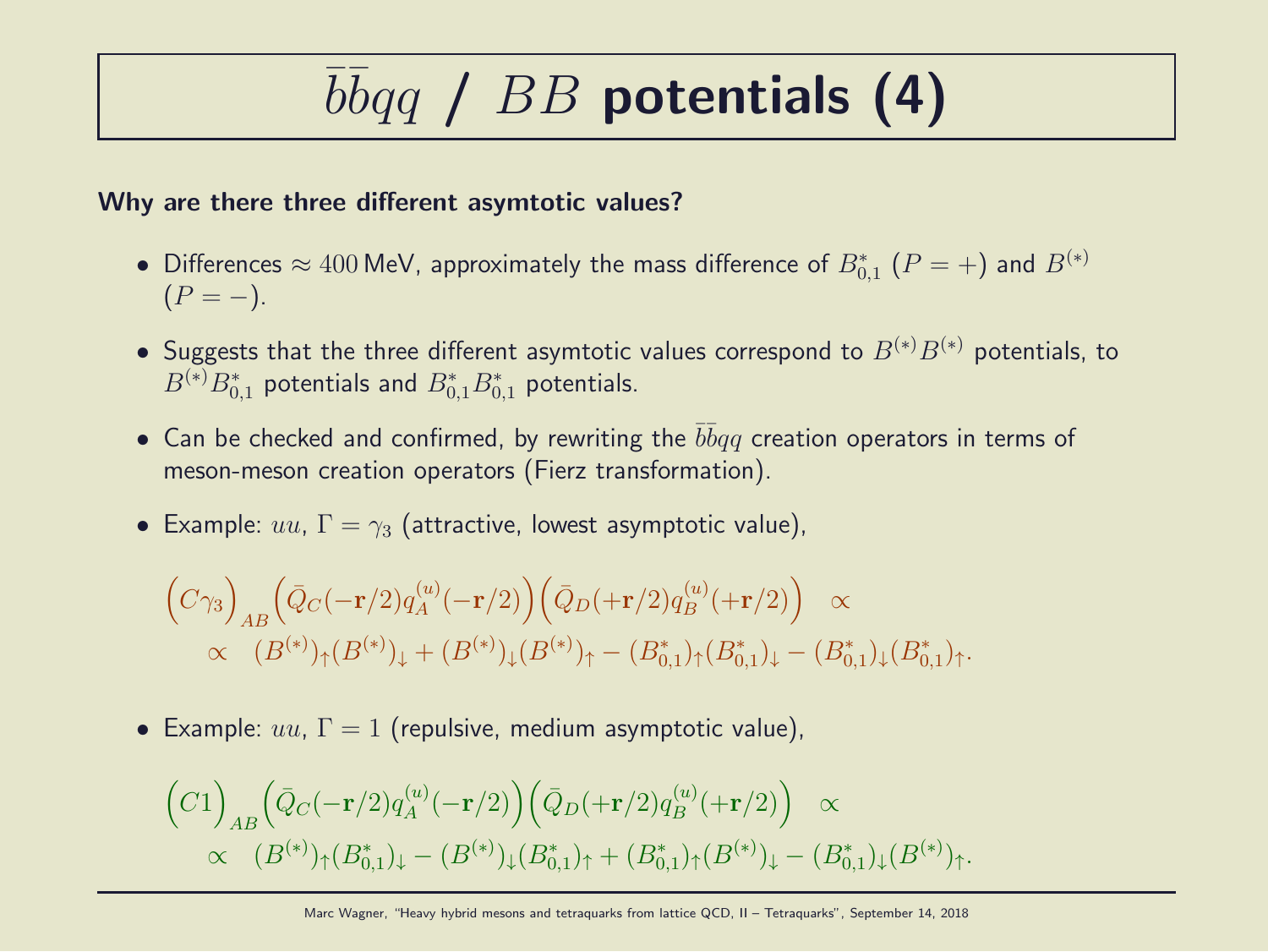## $\overline{b} \overline{b} q \overline{q}$  /  $BB$  potentials (5)

#### Why are certain channels attractive and others repulsive? (1)

- Fermionic wave function must be antisymmetric (Pauli principle); in quantum field theory/QCD automatically realized.
- qq isospin:  $I = 0$  antisymmetric,  $I = 1$  symmetric.
- qq angular momentum/spin:  $j = 0$  antisymmetric,  $j = 1$  symmetric.
- $\bullet$  *qq* color:

 $-(I = 0, j = 0)$  and  $(I = 1, j = 1)$ : must be antisymmetric, i.e., a triplet  $\overline{3}$ .  $-(I = 0, j = 1)$  and  $(I = 1, j = 0)$ : must be symmetric, i.e., a sextet 6.

• The four quarks  $\bar{b}\bar{b}qq$  must form a color singlet:

 $qq$  in a color triplet  $\bar{3}$   $\;\;\rightarrow$   $\;$  static quarks  $\bar{b}\bar{b}$  also in a triplet  $3.$  $qq$  in a color sextet  $6$   $\;\;\rightarrow$   $\;$  static quarks  $\bar{b}\bar{b}$  also in a sextet  $\bar{6}.$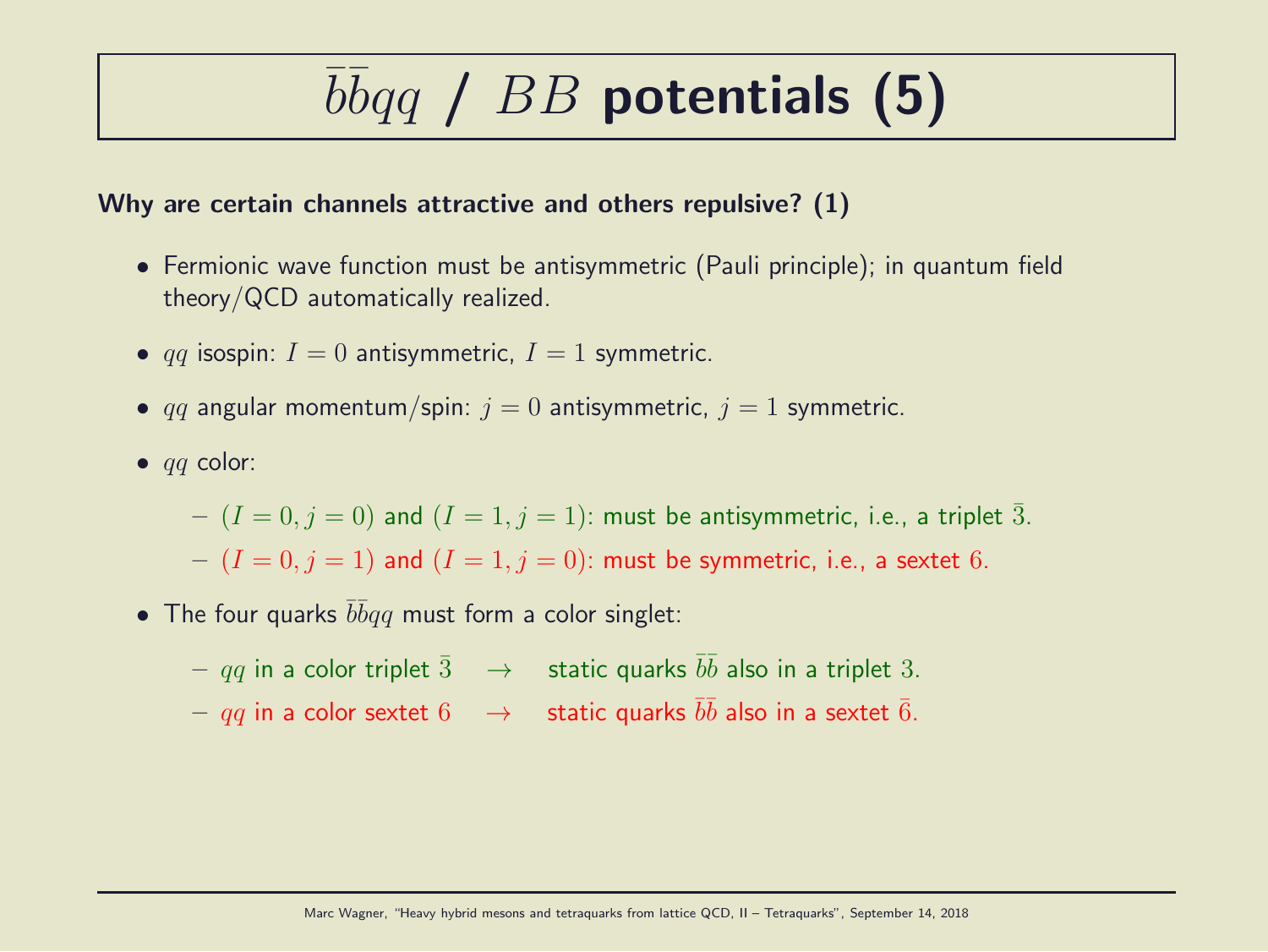# $\overline{b} \overline{b} q \overline{q}$  /  $BB$  potentials (6)

#### Why are certain channels attractive and others repulsive? (2)

- Assumption: attractive/repulsive behavior of  $\bar{b}\bar{b}$  at small separations  $r$  is mainly due to 1-gluon exchange,
	- $-$  color triplet 3 is attractive,  $V_{\bar{b}\bar{b}}(r) = -2\alpha_s/3r$ ,
	- $-$  color sextet  $\bar{6}$  is repulsive,  $V_{\bar{b}\bar{b}}(r)=+\alpha_s/3r$

(easy to calculate in LO perturbation theory).

• Summary:



- $(I = 0, j = 0)$  and  $(I = 1, j = 1)$   $\rightarrow$  attractive  $\overline{bb}$  potential  $V_{\overline{bb}}(r)$ .
- $(I = 0, j = 1)$  and  $(I = 1, j = 0) \longrightarrow$  repulsive  $\bar{b}\bar{b}$  potential  $V_{\bar{b}\bar{b}}(r)$ .
- Expectation consistent with the obtained lattice results.
- Pauli principle and assuming "1-gluon exchange" at small  $r$  explains, why certain channels are attractive and others repulsive.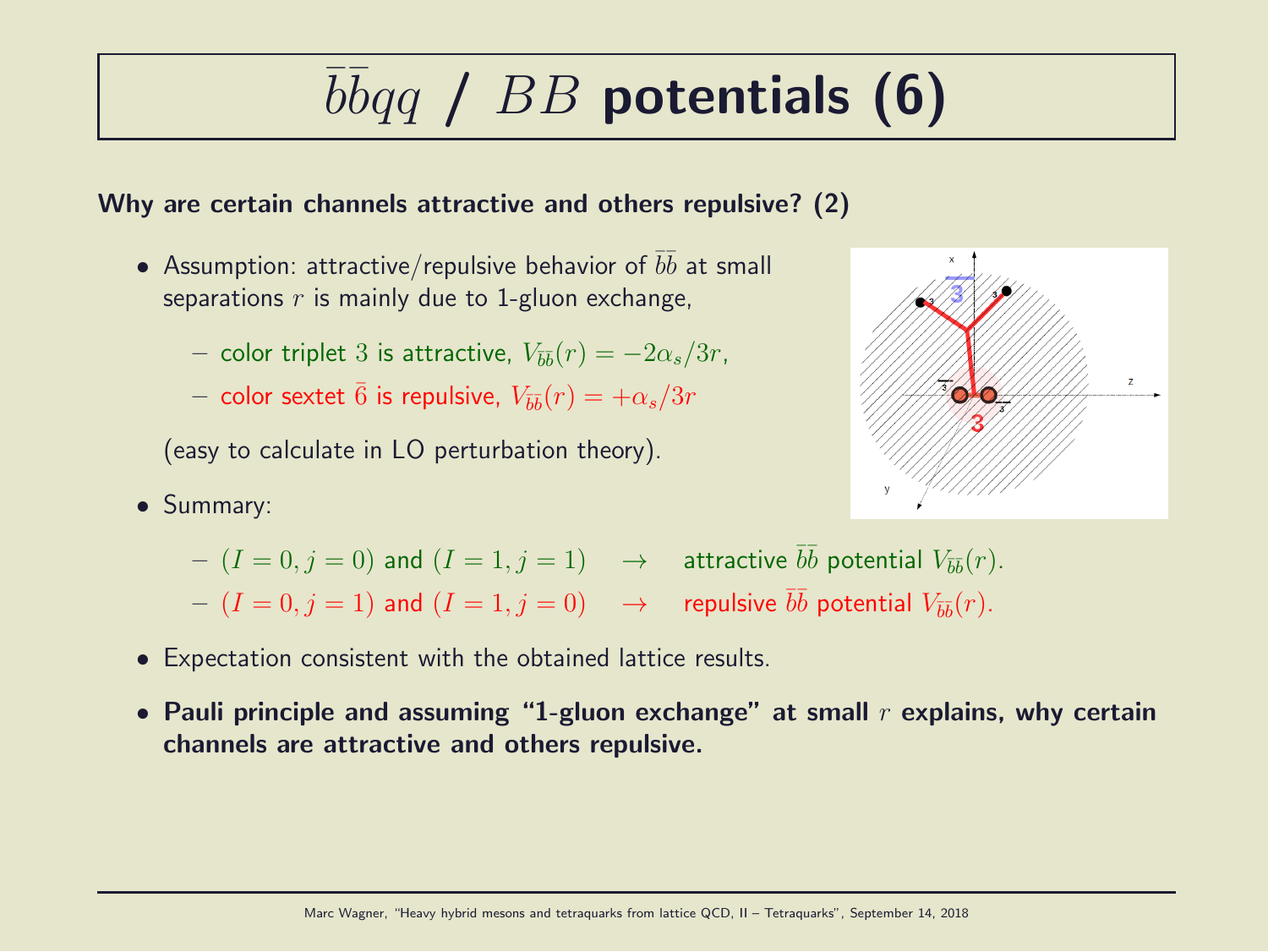# $\overline{b} \overline{b} q \overline{q}$  /  $BB$  potentials (7)

• Summary of  $\bar{b} \bar{b} q q$  /  $BB$  potentials:

| $(6 \text{ states}).$<br>repulsive: $1 \oplus 3 \oplus 2$                                                |
|----------------------------------------------------------------------------------------------------------|
|                                                                                                          |
| $B^{(*)}B_{0.1}^*$ potentials: attractive: $1 \oplus 1 \oplus 3 \oplus 3 \oplus 2 \oplus 6$ (16 states). |
| repulsive: $1 \oplus 1 \oplus 3 \oplus 3 \oplus 2 \oplus 6$ (16 states).                                 |
| $(10 \text{ states}).$<br>$B_{0.1}^* B_{0.1}^*$ potentials: attractive: $1 \oplus 3 \oplus 6$            |
| repulsive: $1 \oplus 3 \oplus 2$<br>$(6 \text{ states}).$                                                |

– 2-fold degeneracy due to spin  $j_z = \pm 1$ .

– 3-fold degeneracy due to isospin  $I = 1$ ,  $I_z = -1, 0, +1$ .

 $\rightarrow$  24 different  $\bar{b}\bar{b}qq$  /  $BB$  potentials.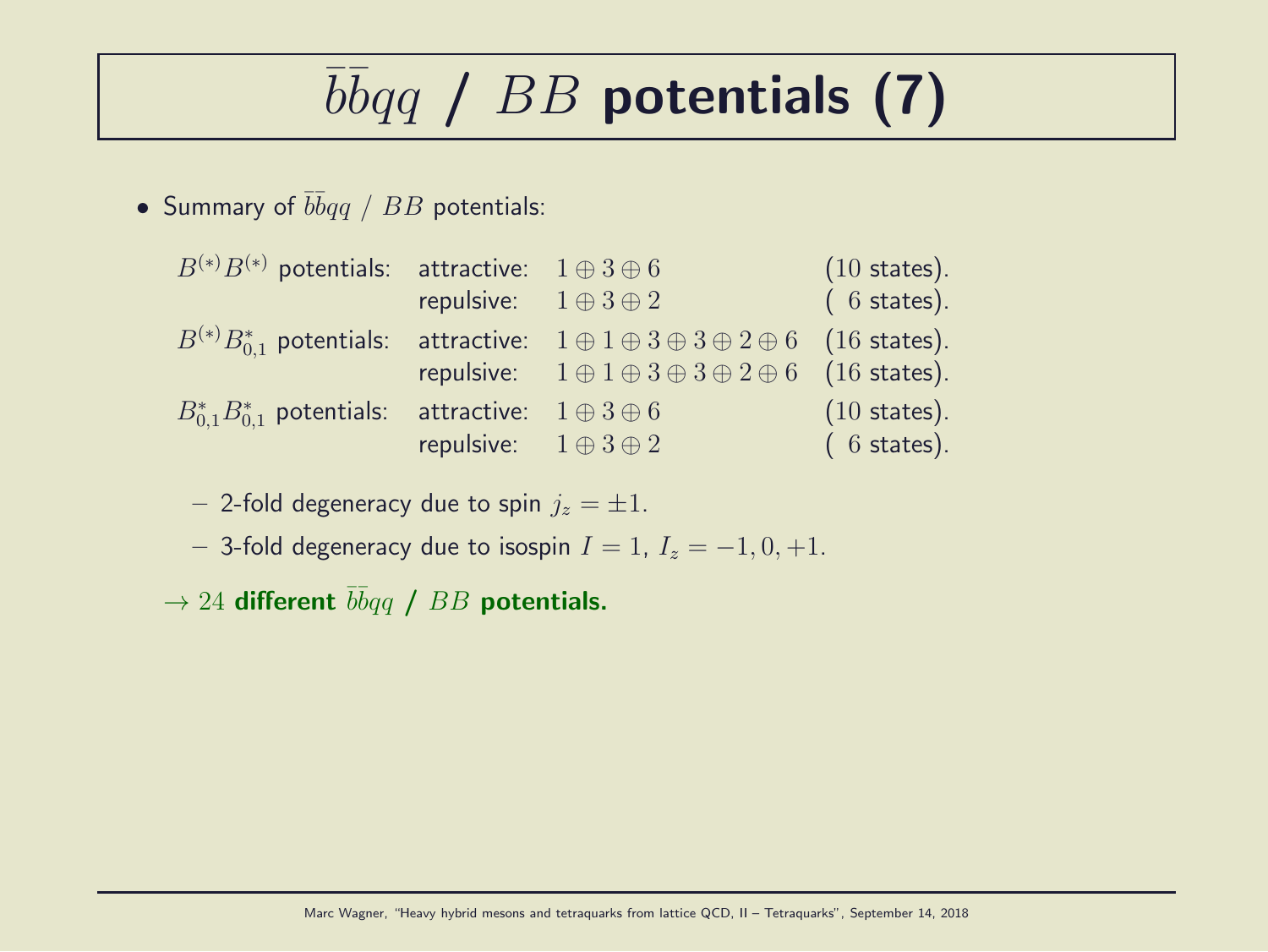## $\overline{b} \overline{b} q \overline{q}$  /  $BB$  potentials (8)

- Focus on the two attractive channels between  $B$  and  $B^*$ :
	- Scalar isosinglet  $((I = 0, j = 0)$ , more attractive):  $qq = (ud - du)/\sqrt{2}$ ,  $\Gamma = (1 + \gamma_0)\gamma_5$ .
	- Vector isotriplet  $((I = 1, j = 1))$ , less attractive):  $qq \in \{uu, (ud+du)/\sqrt{2}, dd\}, \Gamma = (1+\gamma_0)\gamma_j.$
- Computations for  $qq = ll, ss, cc$   $(l \in \{u, d\})$  to study the mass dependence.
- $\bullet$  Parameterize lattice potential results by contiuous functions obtained by  $\chi^2$  minimizing fits of

$$
V_{\bar{b}\bar{b}}(r) = -\frac{\alpha}{r} \exp\left(-\left(\frac{r}{d}\right)^p\right) + V_0:
$$

- $1/r$ : 1-gluon exchange at small  $\bar{b}\bar{b}$  separations.
- $\, \exp(-(r/d)^p)$ : color screening at large  $\bar{b} \bar{b}$  separations due to meson formation.
- Fit parameters  $\alpha$ , d and  $V_0$ ;  $p = 2$  from quark models.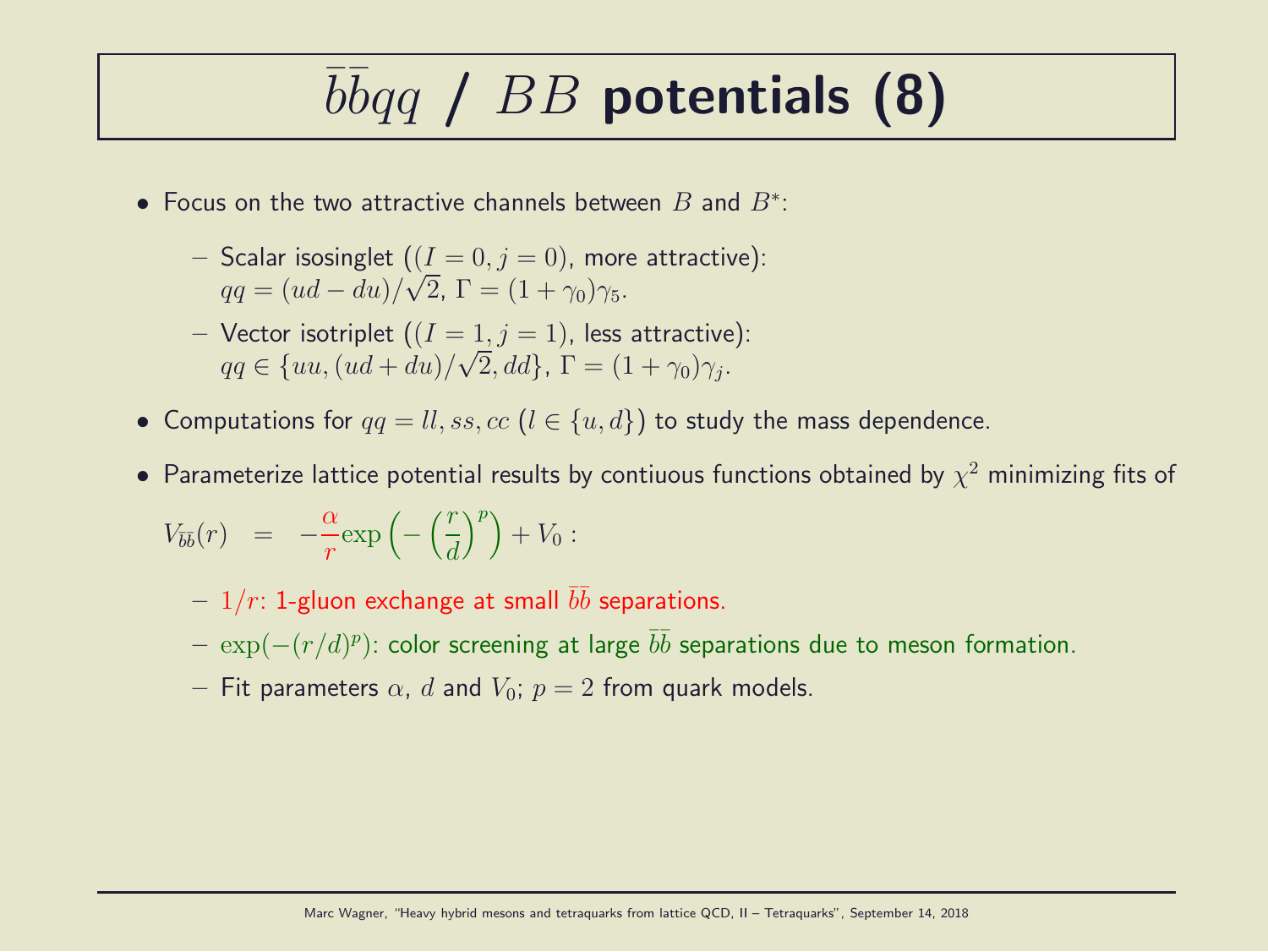## $\overline{b} \overline{b} q \overline{q}$  /  $BB$  potentials (9)

• Potentials for  $qq = ll, l \in \{u, d\}$  are wider and deeper than potentials for  $qq = ss, cc$ .  $\rightarrow$  Good candidates to find tetraquarks are systems of two very heavy and two very light quarks, i.e.,  $\bar{b}\bar{b}ll$ .

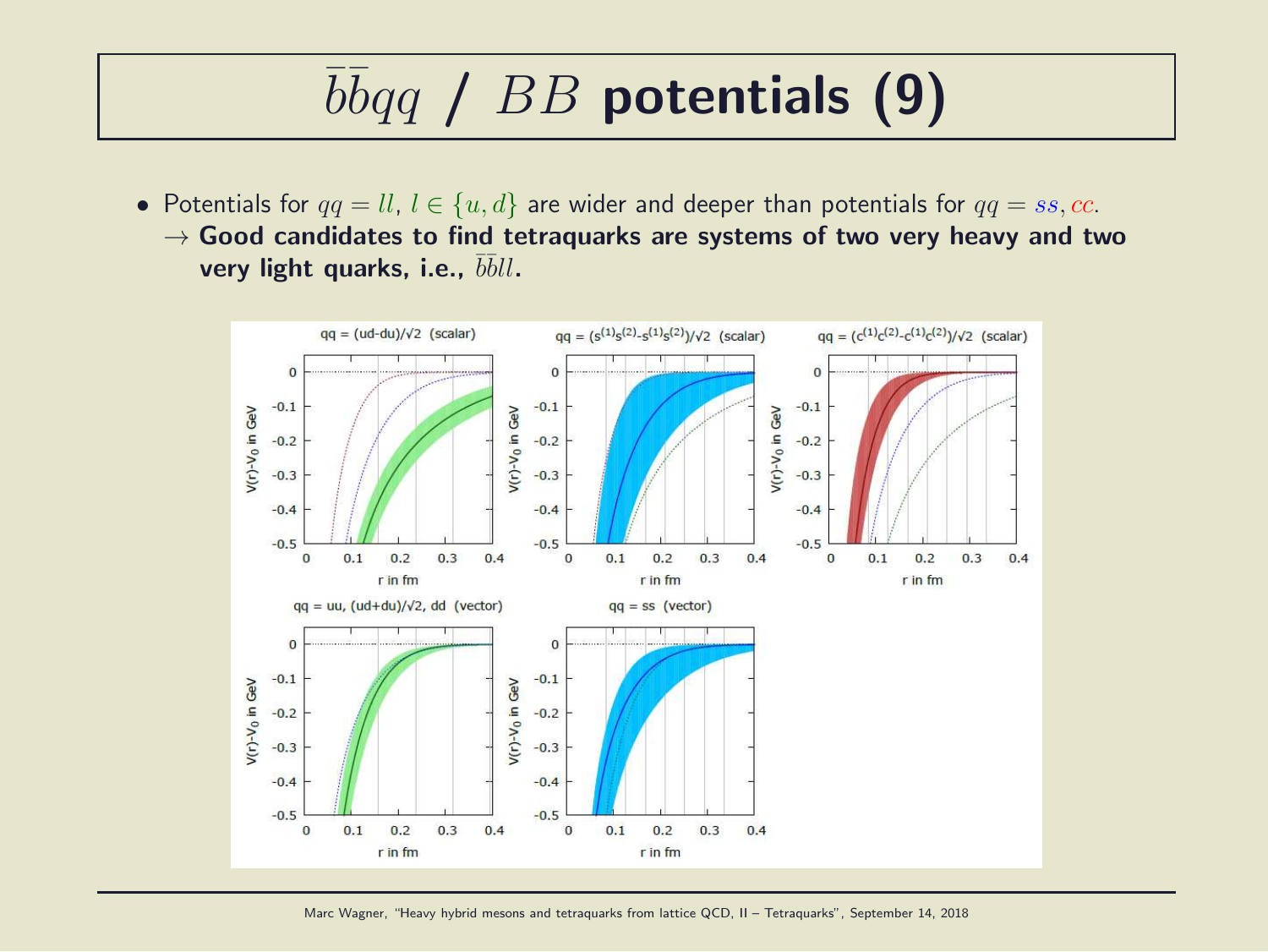## $\overline{b} \overline{b} q q$  tetraquarks (1)

• Solve the Schrödinger equation for the relative coordinate of the heavy quarks  $\bar{b}\bar{b}$  using the previously computed  $\bar b\bar b qq$  /  $BB$  potentials,

$$
\Big(-\frac{1}{2\mu}\triangle + V_{\overline{b}\overline{b}}(r)\Big)\psi(\mathbf{r}) = E\psi(\mathbf{r}) \quad , \quad \mu = m_b/2.
$$

- $\bullet$  Possibly existing bound states, i.e.,  $E < 0$ , indicate stable  $\bar b \bar b q q$  tetraquarks.
- There is a bound state for  $qq = (ud du)/\sqrt{2}$  (i.e., the scalar isosinglet potential) and orbital angular momentum  $l = 0$  of  $b\bar{b}$ , binding energy  $E = -90^{+43}_{-36}$  MeV with respect to the  $B + B^*$  threshold, i.e. confidence level  $\approx 2 \sigma$ .

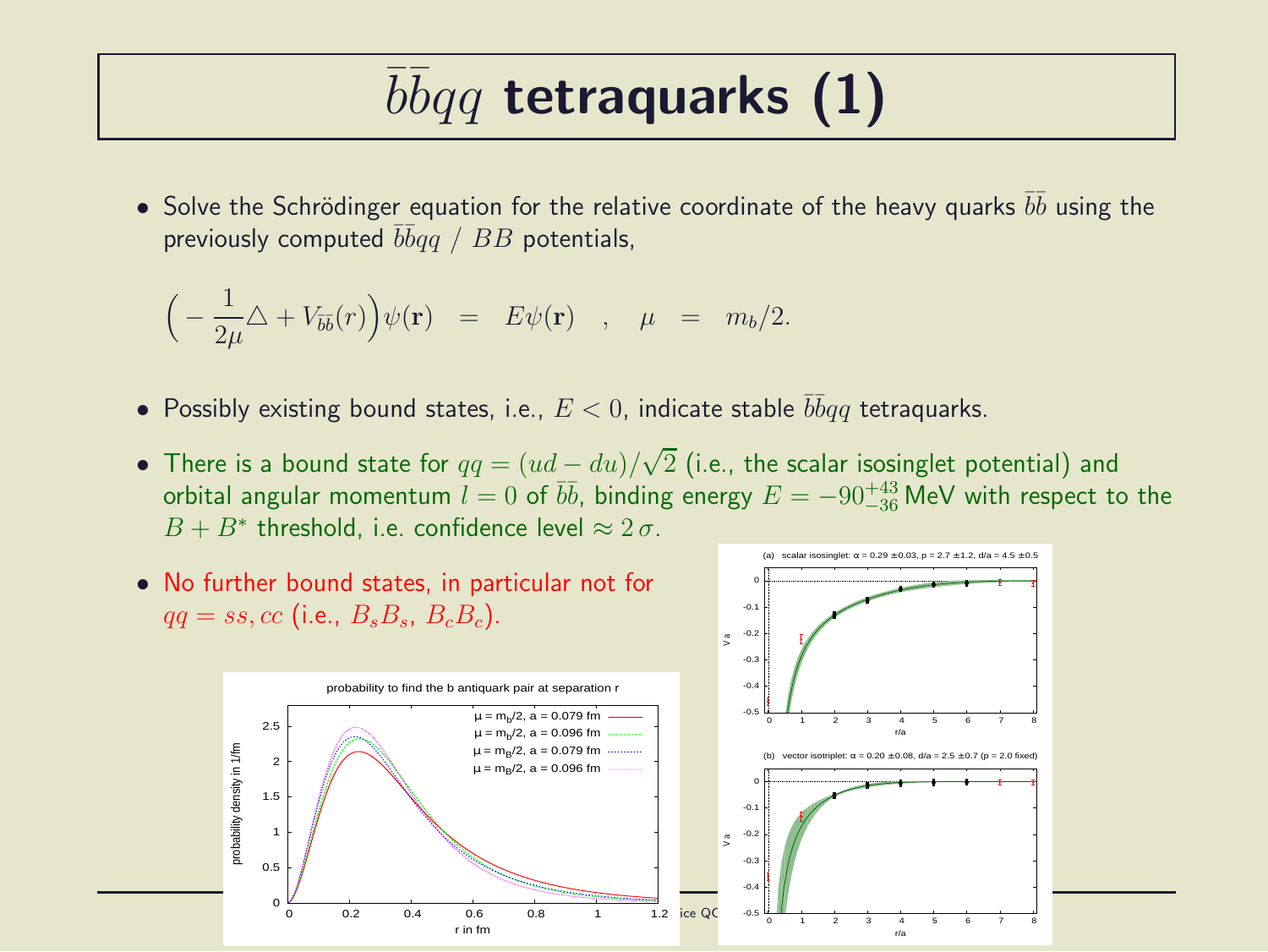#### $qa = (ud-du)/\sqrt{2}$  $qq = uu, (ud+du)/\sqrt{2}$ , dd

## $\overline{b} \overline{b} q q$  tetraquarks (2)

- Estimate the systematic error by varying input parameters:
	- the  $t$  fitting range to extract the potential from effective masses,
	- the  $r$  fitting range for

$$
V_{\overline{b}\overline{b}}(r) = -\frac{\alpha}{r} \exp\left(-\left(\frac{r}{d}\right)^p\right) + V_0.
$$

- Right: isoline plots of the binding energy E for  $l = 0$ .
- Bottom: histogram for the binding energy  $E$  for  $qq = (ud - du)/\sqrt{2}$  and  $l = 0$ .





 $0.3$ 

d in fm

 $0.4$ 

 $0.5$ 

100 MeV

 $0.6$ 

 $0.25$ 

 $0.3$ 

0.35

 $0.4$ 

 $\Omega$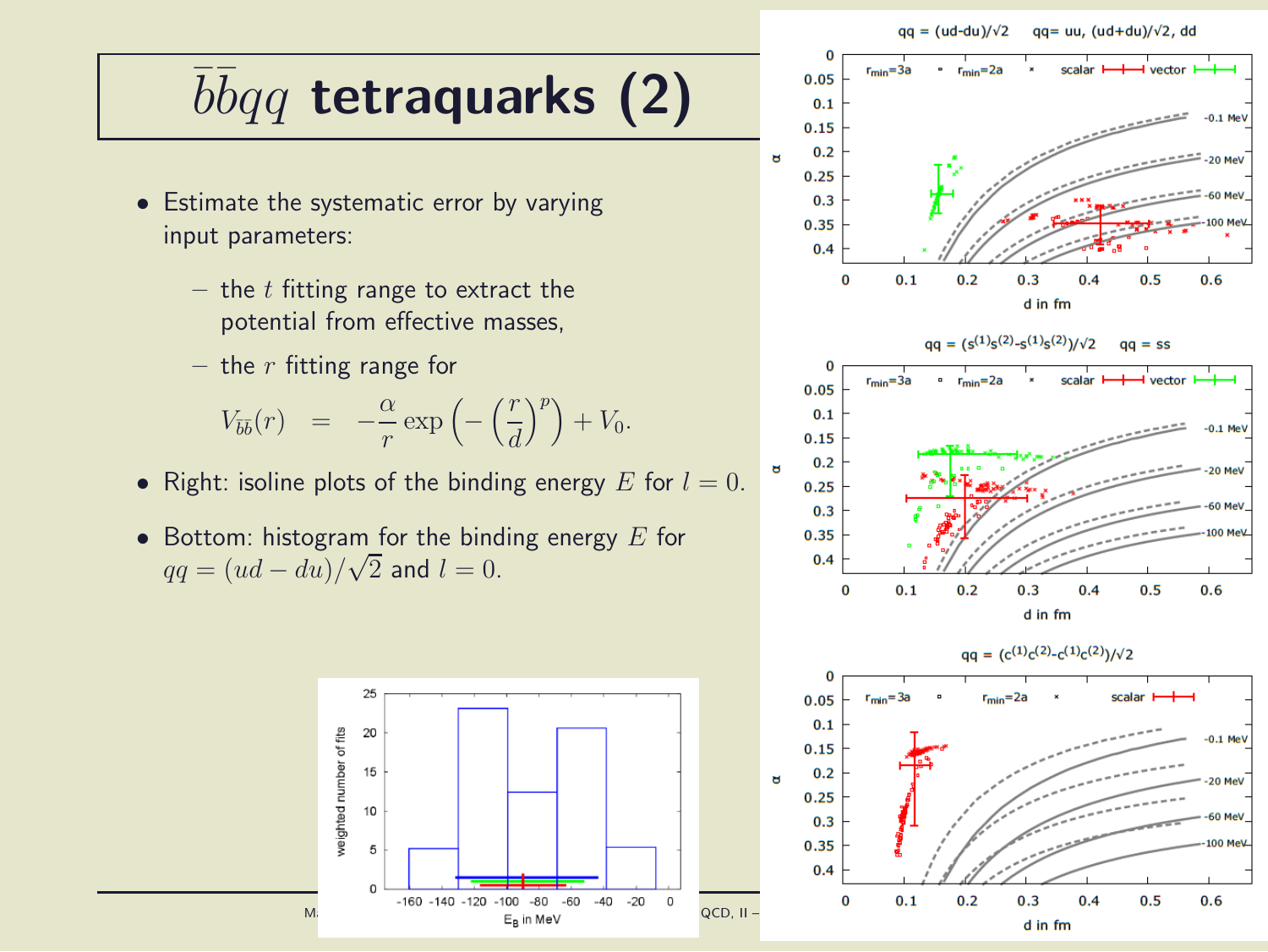## $\overline{b} \overline{b} q q$  tetraquarks (3)

• To quantify "no binding", we list for each channel the factor, by which the reduced mass  $\mu$ in the Schrödinger equation has to be multiplied, to obtain a tiny but negative energy  $E$ (again for  $l = 0$ ).

| qq                                       | spin   | factor |
|------------------------------------------|--------|--------|
| $(ud - du)/\sqrt{2}$                     | scalar | 0.46   |
| uu, $(ud+du)/\sqrt{2}$ , dd              | vector | 1.49   |
| $(s^{(1)}s^{(2)} - s^{(2)}s^{(1)})$      | scalar | 1.20   |
| SS                                       | vector | 2.01   |
| (2)<br>$-c^{(2)}c^{(1)}$<br>$(c^{(1)}c)$ | scalar | 2.57   |

- Factors  $\ll 1$  indicate strongly bound states, while for values  $\gg 1$  bound states are essentially excluded.
- Light quarks  $(u/d)$  are unphysically heavy (correspond to  $m_\pi \approx 340$  MeV); physically light  $u/d$  quarks yield similar results.
- $-$  Mass splitting  $m(B^*) m(B) \approx 50$  MeV, neglected at the moment, is expected to weaken binding (will be discussed below).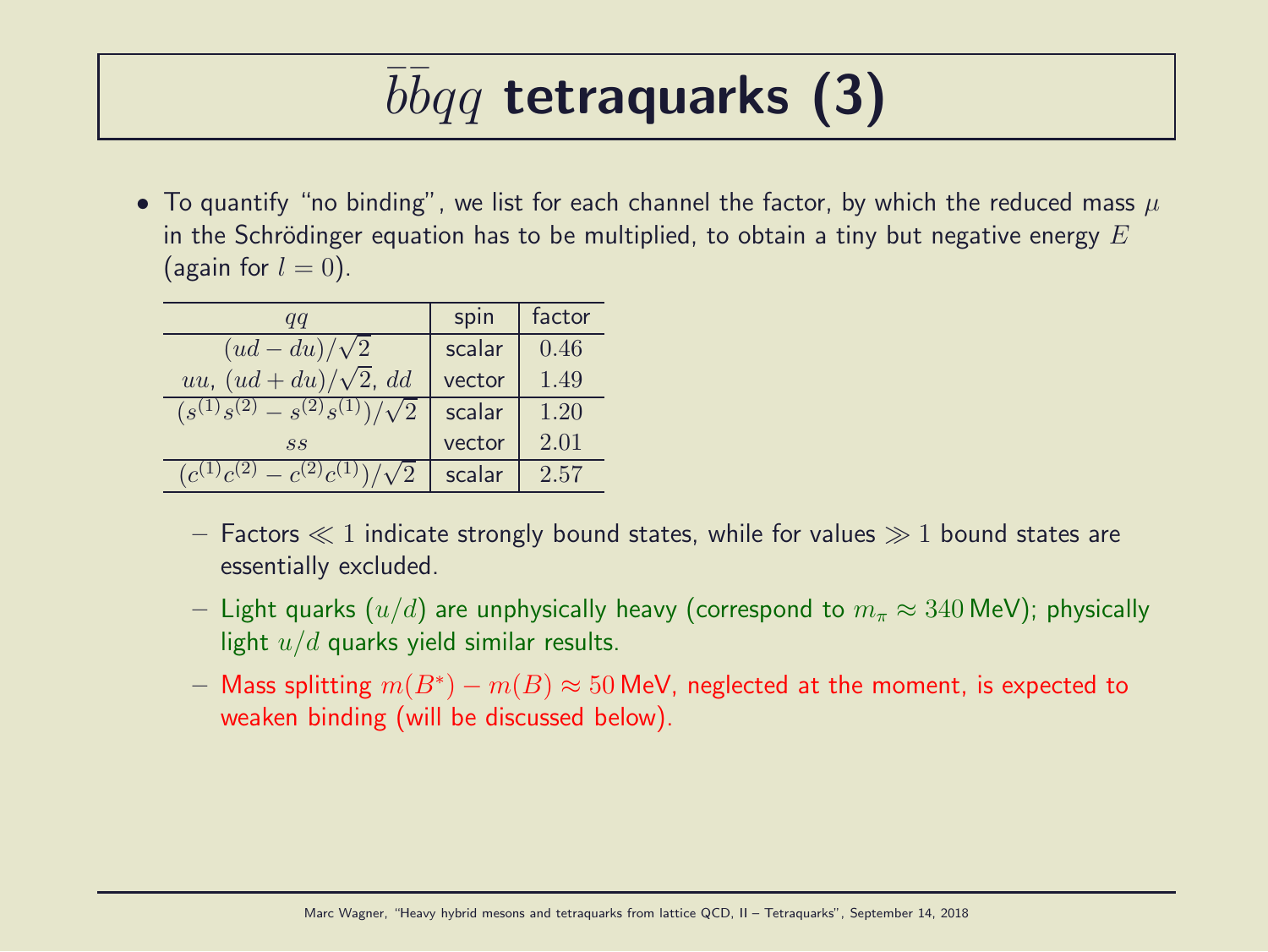## $\overline{b} \overline{b} q q$  tetraquarks (4)

#### What are the quantum numbers of the predicted  $\bar b \bar b q q$  tetraquark?

- $I(J^P) = 0(1^+).$ 
	- $−$  Light scalar isosinglet:  $qq = (ud du)/\sqrt{2}$ ,  $I = 0$ ,  $j = 0$  in a color  $\bar{3}$ ,  $\bar{b}\bar{b}$  in a color  $3$ (antisymmetric) ... as discussed above.
	- $-$  Wave function of  $\bar b \bar b$  must also be antisymmetric (Pauli principle).
		- $*$   $\bar{b}\bar{b}$  is flavor symmetric.
		- $*$   $\bar{b}\bar{b}$  spin must also be symmetric, i.e.,  $j_b = 1$ .
	- $\rightarrow$  The predicted  $\bar{b}\bar{b}qq$  tetraquark has isospin  $I=0$ , spin  $J=1.$
	- $-$  We study a state, which correspond for large  $\bar b \bar b$  separations to a pair of  $B^{(*)}$  mesons in a spatially symmetric s-wave.
	- $\rightarrow$  The predicted  $\bar{b}\bar{b}qq$  tetraquark has parity  $P=+$  (the product of the parity quantum numbers of the two mesons, which are both negative).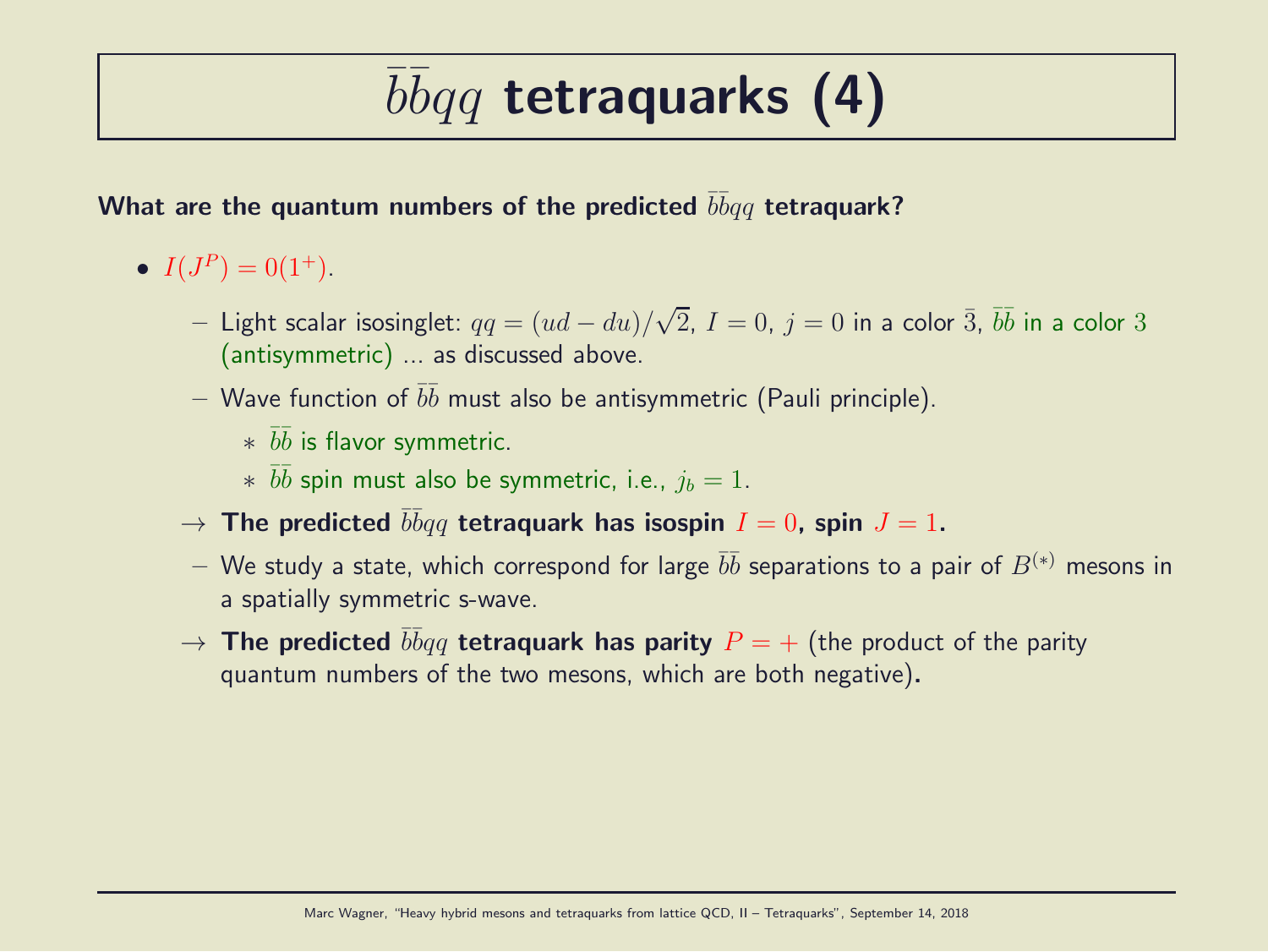#### Inclusion of heavy spin effects

- Heavy spin effects have been neglected so far, e.g. mass splitting  $m_{B*} m_B \approx 46$  MeV.
- Mass splitting  $m_{B^*} m_B$  is, however, of the same order of magnitude as the previously obtained binding energy  $E = -90^{+43}_{-36}$  MeV.
- Moreover, two competing effects:
	- $-$  The attractive  $\bar b\bar b ud$  channel corresponds to a linear combination of  $BB^*$  and/or  $B^*B^*.$
	- $-$  The  $BB^{\ast}$  interaction is a superposition of attractive and repulsive  $\bar{b}\bar{b}ud$  potentials.
- Will there still be a bound state, when heavy spin effects are taken into account?
	- Yes.
	- $-$  We include heavy spin effects by solving a coupled channel Schrödinger equation. [P. Bicudo, J. Scheunert, M.W., Phys. Rev. D 95, 034502 (2017) [arXiv:1612.02758]]
	- $−$  Binding energy  $E = -59^{+38}_{-30}$  MeV.
	- $-$  Tetraquark is approximately a  $50\%/50\%$  superposition of  $BB^*$  and  $B^*B^*$  (strong attraction more important than light constituents).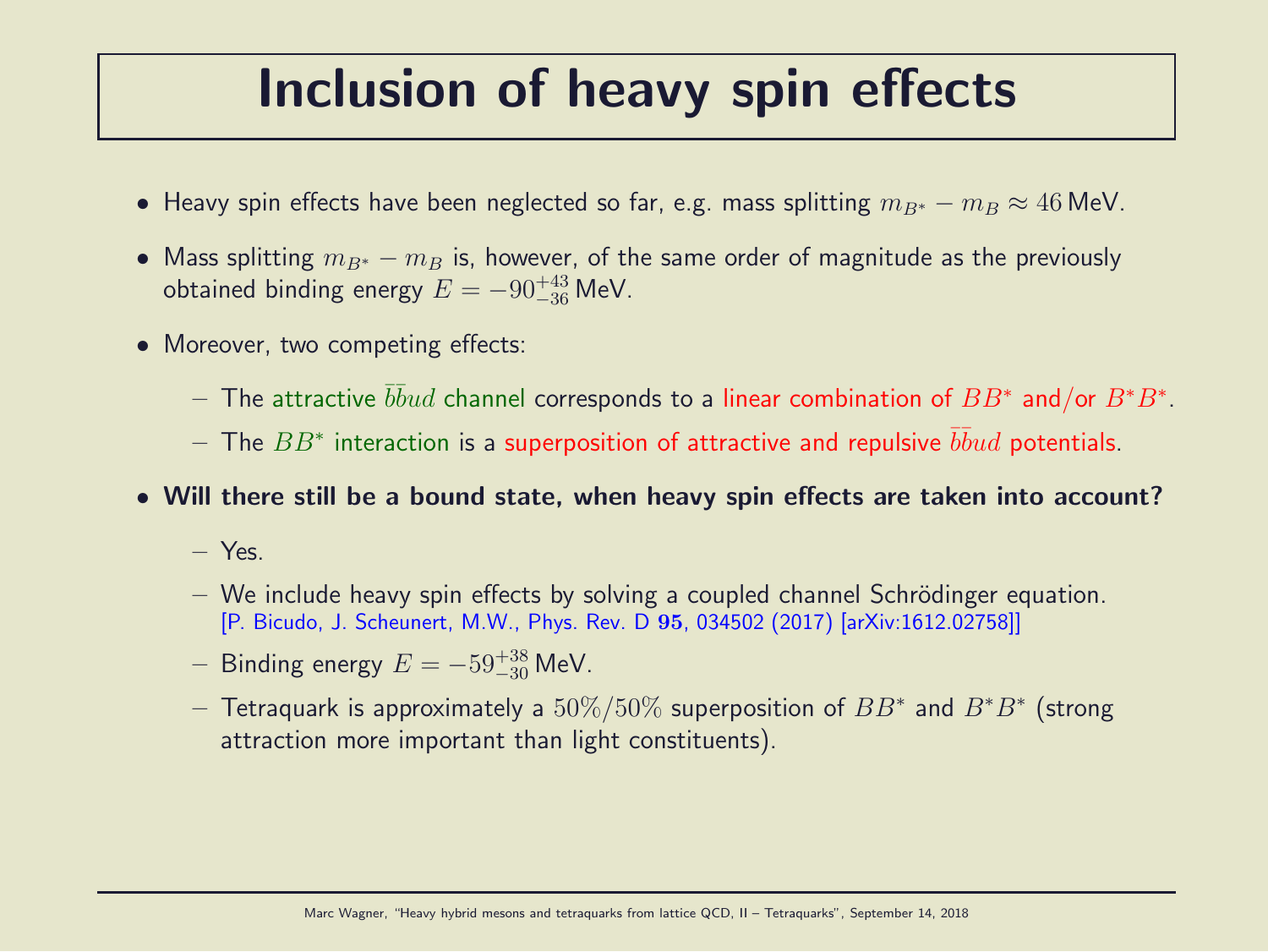### $\overline{b} \overline{b} q q$  tetraquark resonances (1)

- Most hadrons are unstable, i.e., resonances.
- $\bullet$  If a  $\bar{b}\bar{b}qq$  potential  $V_{\bar{b}\bar{b}}(r)$  is not sufficiently attractive to host a bound state, there could still be a clear resonance.
- $\bullet$  Comparatively easy to investigate within our approach (since we have potentials  $V_{\bar{b}\bar{b}}(r)$ , no Lüscher method etc. necessary).
- Use standard methods from scattering theory:
	- $-$  Solve Schrödinger equation with potential  $V_{\bar{b}\bar{b}}(r)$  and appropriate boundary conditions (incident plane wave, outgoing spherical wave)  $\rightarrow$  partial wave amplitudes  $f_l(E)$ .
	- Use partial wave amplitudes  $f_l(E)$  to ...
		- ∗ ... determine phase shifts and contributions of partial waves to total cross section  $\rightarrow$  peak indicates resonance mass.
		- ∗ ... determine poles of the S or the T matrix in the complex energy plane (correspond to poles of  $f_l(E)$ )
			- $\rightarrow$  real part of a pole  $\equiv$  resonance mass
			- $\rightarrow$  imaginary part of a pole  $\equiv$  resonance width.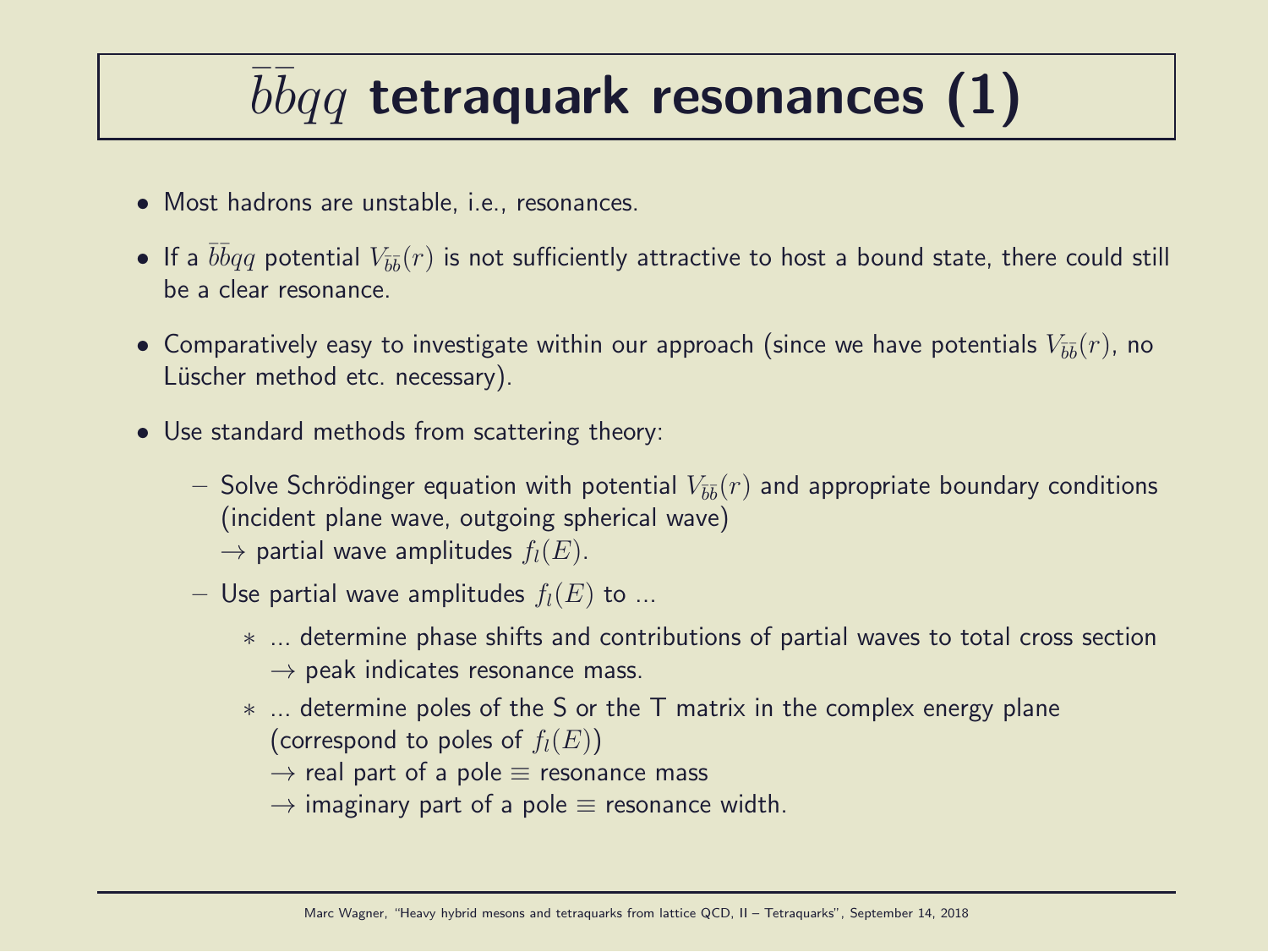### $\overline{b} \overline{b} q q$  tetraquark resonances (2)

- Exploratory study mostly for  $qq=(ud-du)/\sqrt{2}$  (i.e., the scalar isosinglet potential) and orbital angular momentum  $l=1$  of  $\overline{b}\overline{b}$ :
- There is a resonance for  $qq = (ud du)/\sqrt{2}$  and  $l = 1$ :
	- $-$  Resonance mass  $E = +17^{+4}_{-4}$  MeV above the  $BB$  threshold.
	- $-$  Decay width  $\Gamma_{\rightarrow B+B} = 112^{+90}_{-103}$  MeV.
	- $-$  Quantum numbers  $I(J^P) = 0(1^-)$ .
	- [P. Bicudo, M. Cardoso, A. Peters, M. Pflaumer, M.W., arXiv:1704.02383].
- There do not seem to be resonances in other channels  $(l > 1)$ , vector isotriplet potential, heavier quarks  $qq$ ).

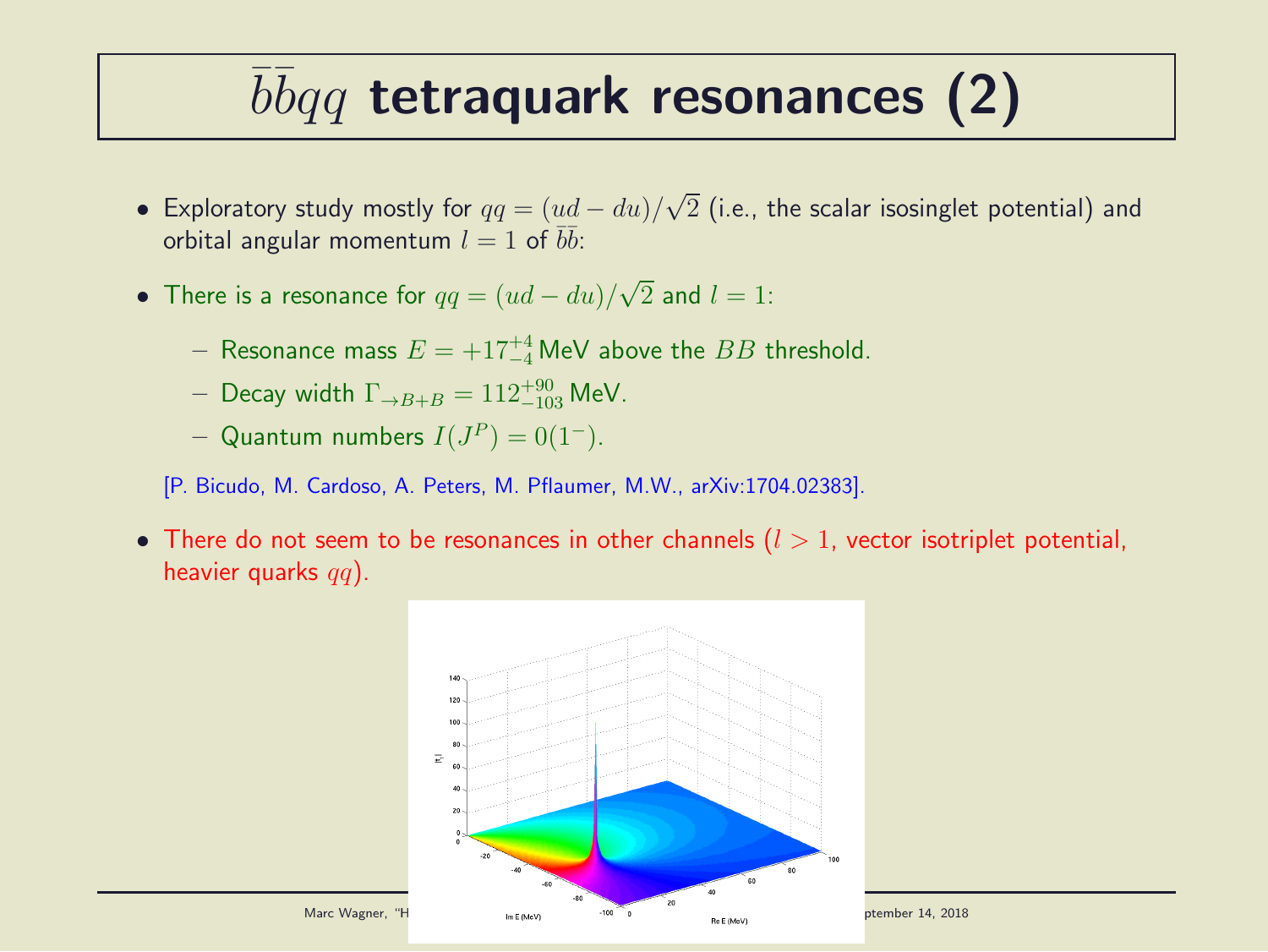### $bb\bar q q$  /  $BB$  potentials

- Exploring the existence of  $bb\bar{q}q$  tetraquarks in the same way is more difficult:
	- $-\,\,\overline{b}\overline{b} q q$  (discussed on pevious slides) can decay into:
		- $\overline{B} + \overline{B}$ .

"Easy" ... on the level of the Schrödinger equation for the relative coordinate of the two b quarks (step  $(2)$  of the BO approximation).

- $bb\bar{q}q$  can decay into:
	- $\ast \bar{B} + B$

"Easy" ... on the level of the Schrödinger equation for the relative coordinate of the b quark and the b quark (step  $(2)$  of the BO approximation).

 $* \bar{b}b + \bar{q}q$  ("bottomonium + pion").

"Rather hard" ... on the level of lattice QCD, when computing the  $\bar{b}b$  potentials in the presence of  $\bar{q}q$  (step (1) of the BO approximation).

- · A potential can be relevant for a  $\bar{b}b\bar{q}q$  tetraquark (if  $\bar{q}q$  is close to  $\bar{b}b$ ) ...
- $\cdot$  ... or just a bb potential shifted by the mass of a  $\bar{q}q$  meson.
- Work in progress.

[A. Peters, P. Bicudo, L. Leskovec, S. Meinel and M.W., PoS LATTICE 2016, 104 (2016) [arXiv:1609.00181]]

[A. Peters, P. Bicudo and M.W., EPJ Web Conf. 175, 14018 (2018) [arXiv:1709.03306]]